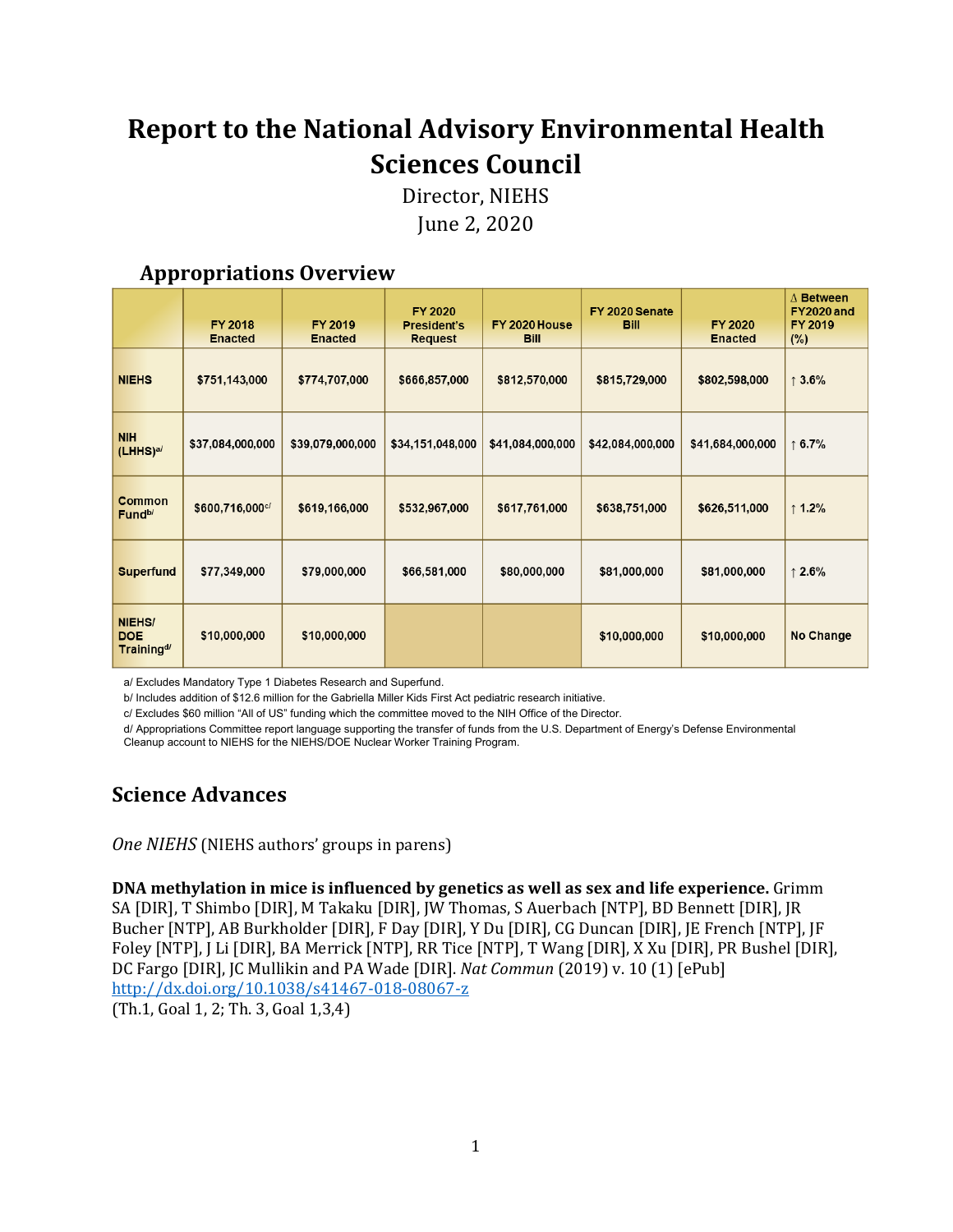*DNTP*

**Effect of GenX on P-Glycoprotein, Breast Cancer resistance protein, and multidrug resistance-associated protein 2 at the blood-brain barrier.** Cannon RE [NTP], AC Richards [NTP], AW Trexler [NTP], CT Juberg [NTP], B Sinha [NTP], GA Knudsen [NTP] and LS Birnbaum [NTP]. *Environmental Health Perspectives* (2020) v. 128 (3): e37002 https://doi.org/10.1289/ehp5884 (Th.1, Goal 1, 2; Th. 2, Goal 5)

*DIR*

**Epithelial Membrane Protein 2 Governs Transepithelial Migration of Neutrophils Into the Airspace.** Lin WC [DIR], KM Gowdy [DIR], JH Madenspacher [DIR], RL Zemans, K Yamamoto, M Lyons-Cohen [DIR], H Nakano [DIR], K Janardhan [NTP], CJ Williams [DIR], DN Cook [DIR], JP Mizgerd and MB Fessler [DIR]. *J Clin Invest (2020) 130(1):157–170.* https://doi.org/10.1172/jci127144 (Th.1, Goal 1)

*DERT*

**Using methylome data to inform exposome-health association studies: An application to the identification of environmental drivers of child body mass index.** Cadiou S, Bustamante M, Agier L, Andrusaityte S, Basagaña X, Carracedo A, Chatzi L, Grazuleviciene R, Gonzalez JR, Gutzkow KB, Maitre L, Mason D, Millot F, Nieuwenhuijsen M, Papadopoulou E, Santorelli G, Saulnier PJ, Vives M, Wright J, Vrijheid M, Slama R. *Env Int (2020) May 138:105622.* <https://www.ncbi.nlm.nih.gov/pubmed/32179316> (Th.1, Goal 1, 2, 4; Th. 2, Goal 1)

## **NIEHS COVID-19 Updates**

*NIEHS-wide COVID-19 Activities*

In order to best respond to the frequently changing conditions related to the current COVID-19 pandemic, NIEHS Senior leadership is participating in weekly focused meetings with NIH and NIEHS Emergency Teams. Beyond the NIEHS community, there is coordination with state and local "Stay at Home" orders. We are maximizing telework and only allowing for mission-essential work onsite. If personnel must come to campus, masks are required as well as temperature checks for all personnel entering NIEHS facilities. In addition, the NIH has released its NIH Framework for Returning to Physical Workspaces, summarized in the table below.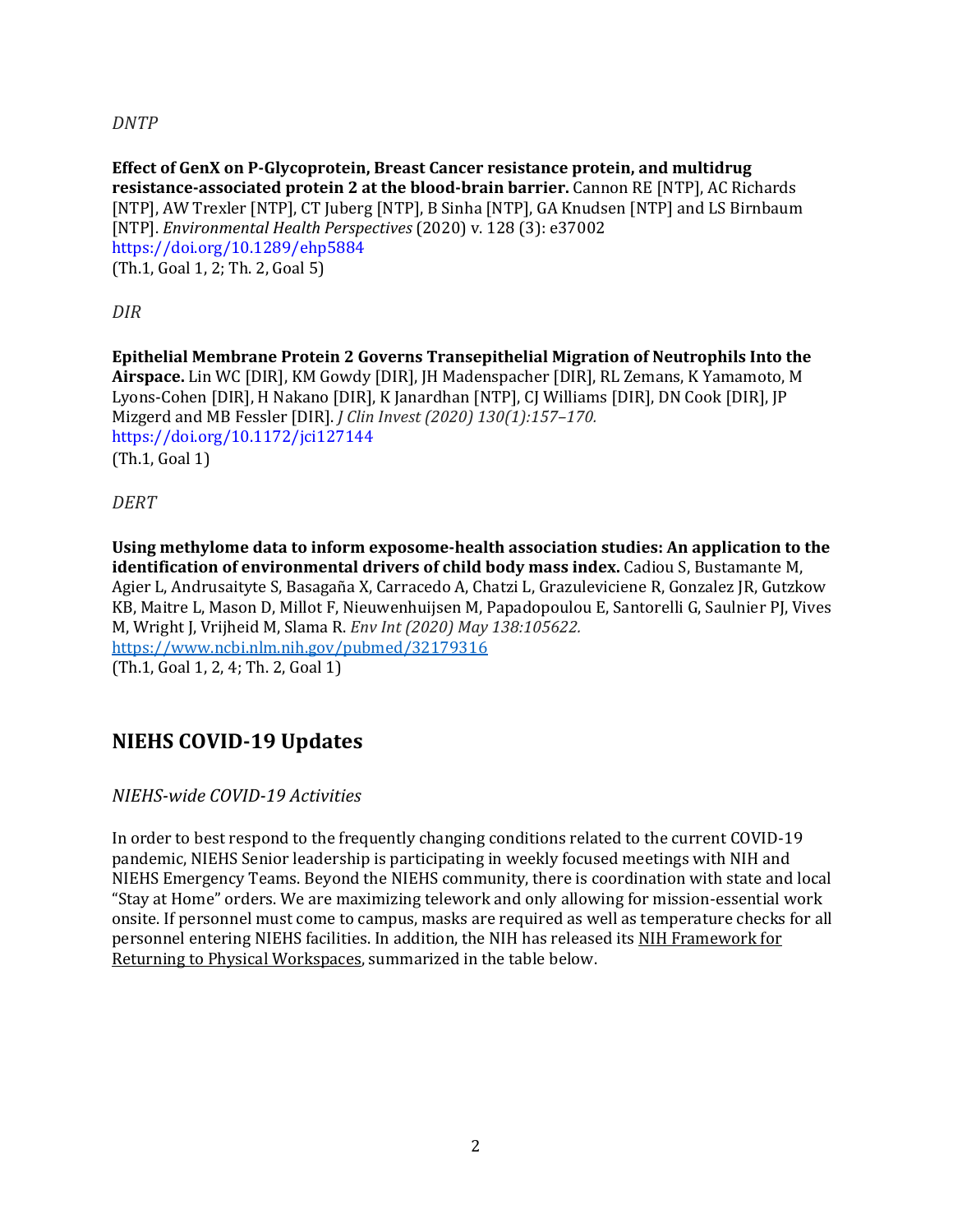|                                      | <i>Radio 1.1 ach co fail Focal II and the new normal</i><br><b>Current State</b><br>& Baseline for<br><b>Planning</b> | <b>Group A</b><br><b>Onsite</b><br><b>Specific Work</b>                                                                  | <b>Group B</b><br><b>Increasing</b><br><b>Onsite</b><br><b>Specific Work</b>                                             | <b>Group C</b><br><b>Integration of</b><br><b>Teleworkers</b>                                 | <b>Group D</b><br><b>Full Return</b>                        |
|--------------------------------------|-----------------------------------------------------------------------------------------------------------------------|--------------------------------------------------------------------------------------------------------------------------|--------------------------------------------------------------------------------------------------------------------------|-----------------------------------------------------------------------------------------------|-------------------------------------------------------------|
| <b>Indicators</b>                    | Developing<br>agency plan;<br>increased need<br>for patient care                                                      | Data supports<br>moving<br>forward                                                                                       | At least 3<br>weeks & data<br>supports<br>moving<br>forward                                                              | At least 3<br>weeks & data<br>supports<br>moving<br>forward                                   | At least 3<br>weeks & data<br>supports<br>moving<br>forward |
| <b>Principles</b>                    | Assess<br>Environmental<br>State and Prep<br>IC Workforce<br>Plans                                                    | Work that<br>cannot be<br>completed<br>remotely                                                                          | Work that is<br>difficult to<br>complete<br>remotely                                                                     | Integration of<br>teleworkers                                                                 | <b>Full Return to</b><br>Workspace                          |
| <b>Staffing</b>                      | <b>Current State:</b><br>IRP exceptions,<br>employees<br>supporting<br>increasing CC<br>patient census                | <b>Staff whose</b><br>work must be<br>done onsite<br>(i.e. campus<br>support,<br>intramural<br>research)                 | <b>Staff whose</b><br>work is best<br>done onsite<br>and Tier 3 staff<br>on<br>weather/safety<br>leave                   | Staff who can<br>successfully<br>telework but<br>are willing and<br>able to return<br>on site | All Staff                                                   |
| <b>Health &amp;</b><br><b>Safety</b> | <b>Current State</b>                                                                                                  | Targets for<br>staffing;<br>Physical<br>distancing<br>(6ft);<br>All meetings<br>remote and<br>mission critical<br>travel | Targets for<br>staffing;<br>Physical<br>distancing<br>(6ft);<br>All meetings<br>remote and<br>mission critical<br>travel | <b>TBD</b>                                                                                    | <b>TBD</b>                                                  |
| <b>Timeline</b>                      | Present                                                                                                               | Earliest - June                                                                                                          | Earliest - July                                                                                                          | <b>TBD</b>                                                                                    | <b>TBD</b>                                                  |

#### *Table 1. Path to full return and the new normal*

## *DIR COVID-19 activities*

DIR Scientist are actively contributing to the COVID-19 research enterprise. The following represent a growing list of new basic, clinical and population science research projects in DIR directed at increasing our understanding of the COVID-19 pandemic and development of clinical interventions. Please contact Hans Luecke for updates or additional details on these exempted research efforts.

| Lab/Branch  | <b>Project Title</b>                                         | <b>PI/Core</b><br><b>Director</b> |
|-------------|--------------------------------------------------------------|-----------------------------------|
| <b>BCBB</b> | ToxPI GIS COVID19 Dashboard                                  | Alison<br>Motsinger-Reif          |
| <b>CRB</b>  | Epigenetic control of ACE2 in human cranial placode<br>cells | Natalie Shaw                      |
| CRB.        | COVID-19 Global Rheumatology Alliance                        | Fred Miller/<br>Lisa Rider        |

#### *Table 2. DIR COVID-19-related research activities*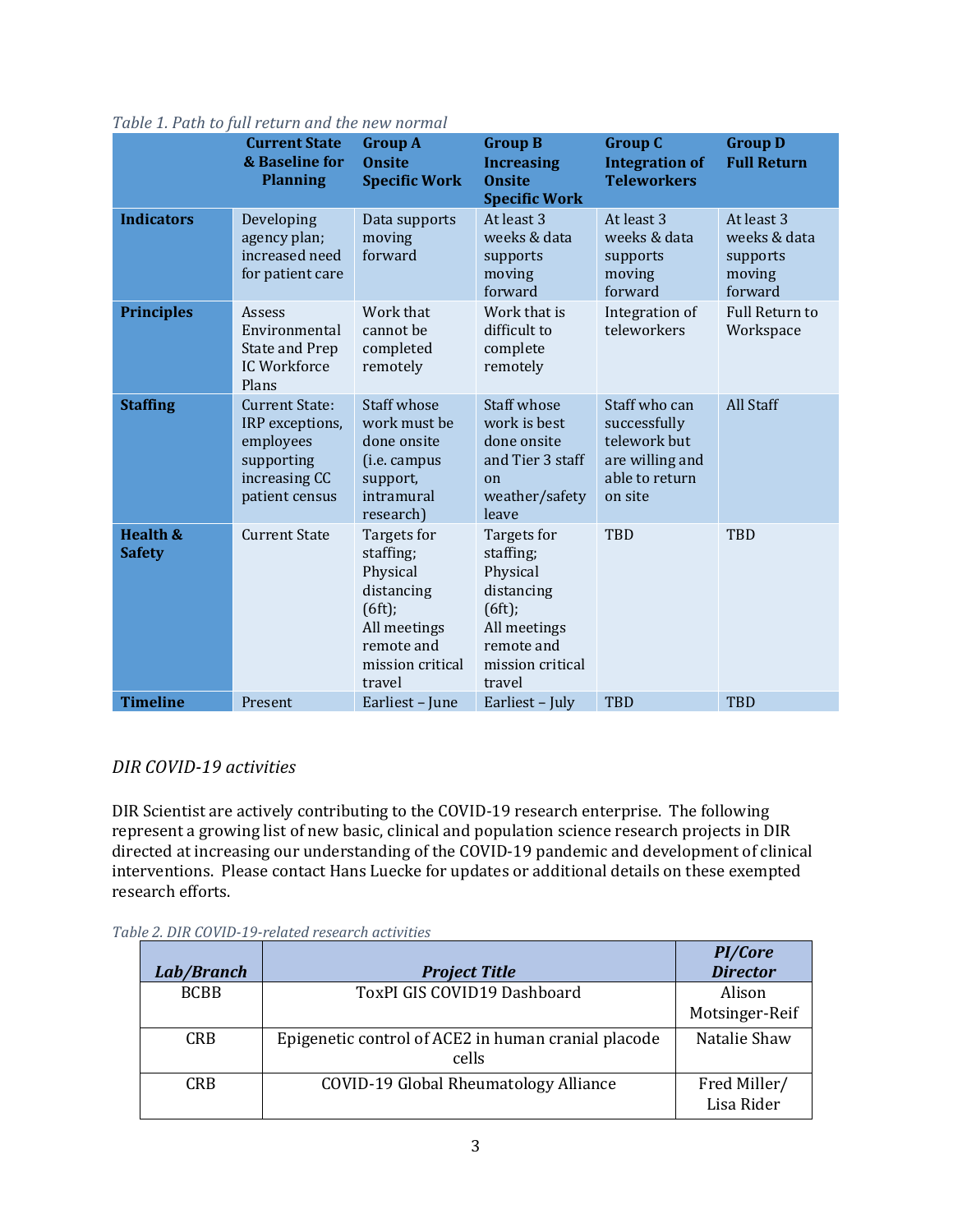| <b>CRB</b>   | COVID-19 Serological assay of essential employees at<br>the NIEHS                                           | <b>Stavros</b><br>Garantziotis |
|--------------|-------------------------------------------------------------------------------------------------------------|--------------------------------|
| EB           | The influence of COVID-19 on fertility planning,<br>conception and pregnancy loss                           | Anne Marie<br>Jukic            |
| EB           | COVID-19 in the Sister Study, Agricultural Health<br>Study, and GuLF STUDY cohorts - the COPE<br>Consortium | Dale P. Sandler                |
| EB           | A national survey to capture disparities in COVID-19<br>related events                                      | Chandra L.<br>Jackson          |
| <b>GISBL</b> | Testing activity of the anti-viral insect protein AZ1<br>against COVID-19                                   | Geoffrey<br>Mueller            |
| <b>GISBL</b> | Monitoring mutational signatures in the genomes<br>SARS-CoV-2 isolates across the world                     | Dmitry<br>Gordenin             |
| <b>GISBL</b> | Design of Heparan Sulfate (HS) Therapeutics Against<br>COVID-19 Viral Infection                             | Lars Pedersen                  |
| <b>GISBL</b> | Development of pipelines for structural studies on<br>SARS-CoV-2 S protein                                  | Mario J. Borgnia               |
| <b>GISBL</b> | Modeling SARS-Cov-2 S protein in the water/air<br>interface (support Cryo-EM efforts)                       | Lalith Perera                  |
| <b>IIDL</b>  | Human air-liquid interface (ALI) cultures for testing<br>anti-COVID19 reagents                              | <b>Stavros</b><br>Garantziotis |
| <b>IIDL</b>  | Smoking, immune senescence and COVID-19<br>morbidity                                                        | Douglas Bell                   |
| <b>IIDL</b>  | Role of SARS-CoV-2 spike protein O-glycosylation in<br>lung inflammation                                    | Darryl Zeldin                  |
| <b>IIDL</b>  | Antiviral activity of human milk lactoferrin against<br>enveloped coronavirus                               | Steven R.<br>Kleeberger        |
| <b>IIDL</b>  | Purinergic Intervention for Covid-19 using Small<br>Molecule Drugs                                          | Donald Cook                    |
| <b>IIDL</b>  | Investigation of role of EMP2 in COVID-19 infection                                                         | Michael Fessler                |
| <b>IIDL</b>  | Hyperplexed sample barcoded screening for SARS-<br>CoV-2 by NGS                                             | Douglas Bell                   |
| <b>RDBL</b>  | Role of RNA modifications in coronaviruses<br>replication                                                   | Marcos Morgan                  |
| <b>RDBL</b>  | Role of COVID19 Interacting proteins in male and<br>female reproduction.                                    | Francesco<br>DeMayo            |
| <b>RDBL</b>  | Humanized ACE2 Mouse Models of SARS-Cov-2<br>Infection                                                      | <b>Artiom Gruzdev</b>          |
| <b>STL</b>   | Structural Characterization of Covid-19 RNA<br><b>Processing Factors</b>                                    | <b>Robin Stanley</b>           |
| <b>STL</b>   | Boosting innate immune responses to RNA viruses<br>with inositol pyrophosphates.                            | <b>Stephen Shears</b>          |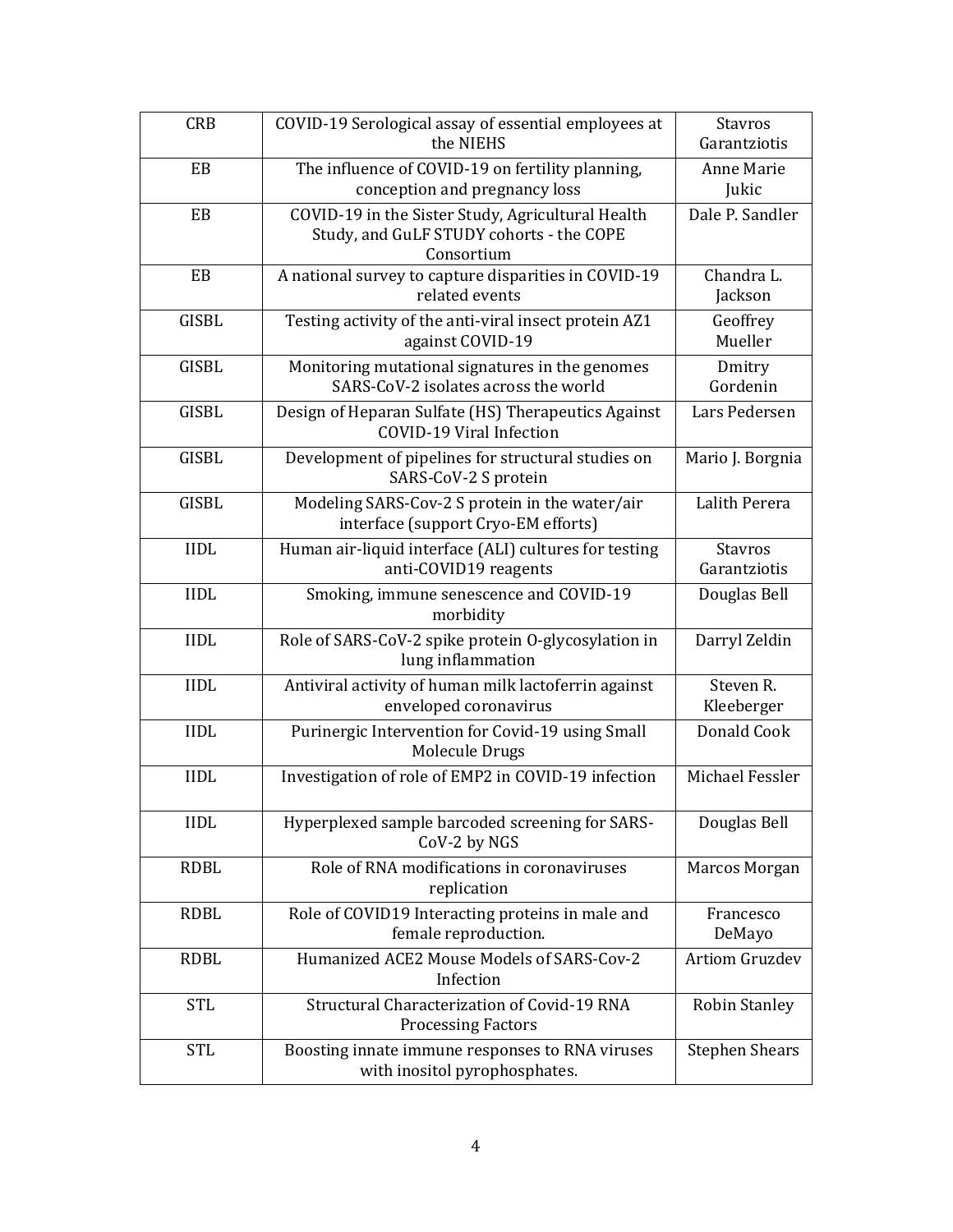| GISBL      | Designing Boronate Inhibitors of the 3CL Protease                                | Geoffrey<br>Mueller   |
|------------|----------------------------------------------------------------------------------|-----------------------|
| GISBL      | Targeting the viral RNA polymerase to develop<br>therapeutics for COVID-19       | Samuel Wilson         |
| <b>STL</b> | Boosting innate immune responses to RNA viruses<br>with inositol pyrophosphates. | <b>Stephen Shears</b> |

## **Meetings and Events**

#### *Past Events*

**PEPH 2020: Past Present and Future.** Nearly 200 individuals involved with the NIEHS Partnerships for Environmental Public Health (PEPH) met Feb. 12-13 to celebrate the program's first 10 years and shape its vision for the next decade. **PEPH 2020: Past, Present, and Future** drew researchers, health advocates, science communicators, educators, policy experts, and public health officials to the Durham Convention Center in Durham, North Carolina. Workshops, panels, and poster presentations spurred ideas and debate, provided networking opportunities, and displayed the breadth of PEPH initiatives. Some participants discussed work to increase scientific literacy and help disadvantaged communities use low-cost technology to monitor pollution. Others described their efforts to reduce environmental health disparities. More than 50 posters were shared in the poster session. **Th. 2, Goals 2, 4, 6**

**Music and Science.** Can science can tell us why we create music and how the art form might improve our health? Those questions — and live jazz improvisation — entertained a packed crowd at **Music and Science**. The lunchtime event was hosted by NIEHS and the Research Triangle Foundation (RTF), Feb. 18. Headlining the event were bassist John Brown, director of Duke University's jazz program and professor of the practice of music, and Richard Mooney, Ph.D., professor of neurobiology at Duke. Mooney's lab studies the neurobiology of hearing and communication, with special emphasis on the neural mechanisms of vocal learning, production, and perception. After brief introductions by Linda Rozet, a senior director at RTF who helped coordinate the event, and NIEHS Acting Director Rick Woychik, Ph.D., the program began with a jazz set by Brown and guitar accompanist Kevin Van Sant. **Th. 2, Goal 2; Th. 3, Goal 3**

**Uterine Fibroid Symposium.** The basic science of uterine fibroids — benign tumors that grow in the uterus and cause an array of health problems — drew researchers from as far away as Spain to the **Uterine Fibroids Symposium** Feb. 28 at NIEHS. Topics ranged from molecular techniques for mapping uterine fibroid cells to the use of green tea extract as a potential treatment. Experts shared scientific advances and environmental connections at the meeting co-sponsored by the Campion Fund. The event featured two distinguished lectures, 12 talks, and oral presentations and posters by early-career investigators. Organizers also provided time for networking and forging new collaborations. **Th. 1, Goal 1; Th. 2, Goal 2**

**2020 Worker Training Program Virtual Workshop.** Strategies to prevent spread of COVID-19 and protect frontline workers were front and center during the **2020 Worker Training Program (WTP) virtual workshop** March 17. Federal agency representatives, infectious disease experts,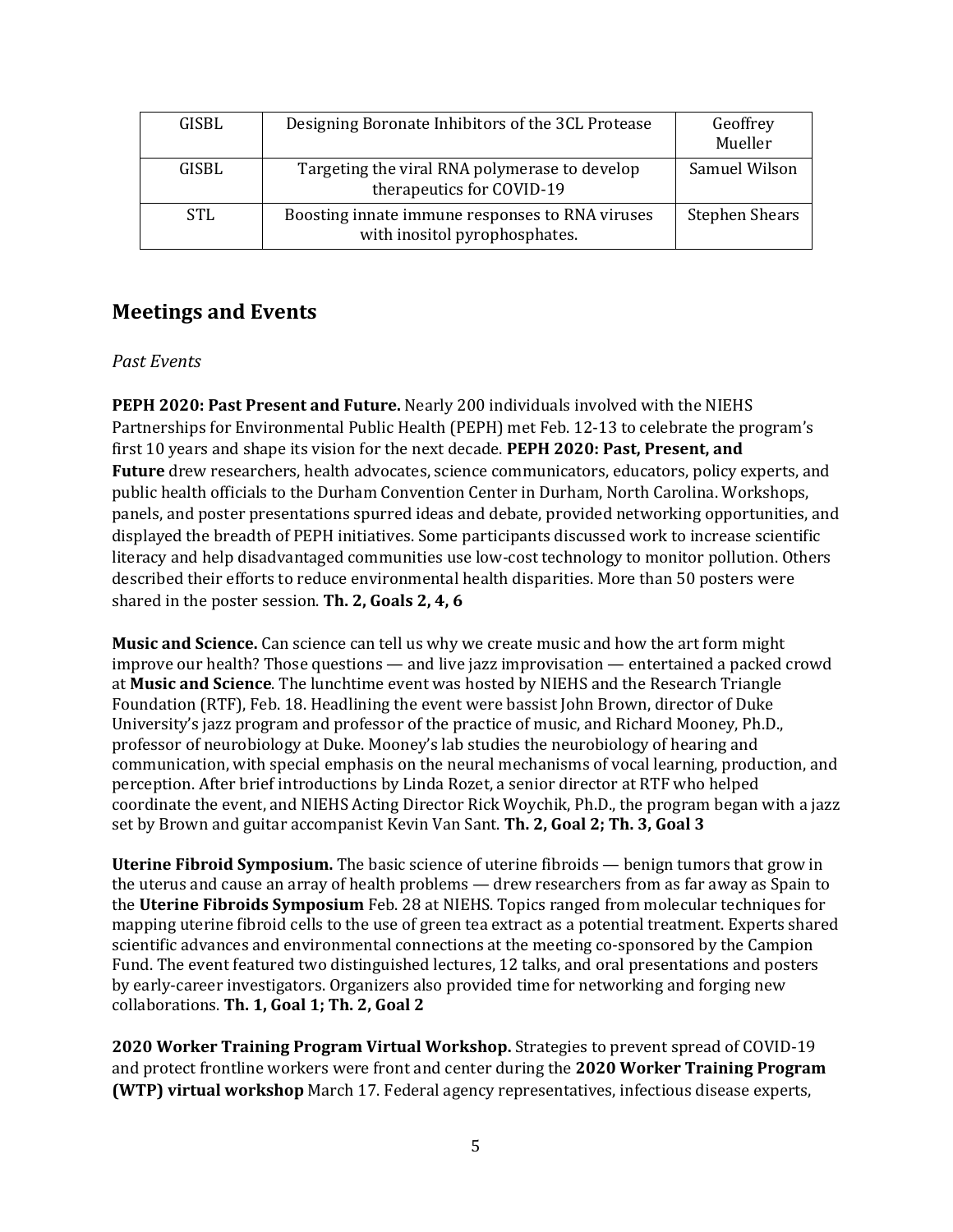and health and safety professionals shared timely information. WTP has a long history of training and preparing workers who face potential exposure to hazardous pathogens, such as swine flu and Ebola. WTP's national network of trainers and experts will prove critical in protecting first responders and other front-line workers during the COVID-19 pandemic. Workshop speakers discussed transmission of SARS-CoV-2, which is the virus that causes COVID-19, as well as worker protections, and federal, state, and local training efforts. **Th. 2, Goals 2, 5; Th. 3, Goals 3, 4**

**Postcards from Durham.** NIEHS and the Durham, North Carolina, community were treated to an online tour of their common past in April. John Schelp, special assistant for community engagement and outreach in the institute's Office of Science Education and Diversity (OSED), narrated "**Postcards from Durham**," a three-part history series. The third event, held on Facebook April 16, covered the beginnings of Research Triangle Park (RTP) and the effects of NIEHS coming to the Tar Heel State. Schelp used postcards from his private collection to enhance the learning experience. Preservation Durham and the Museum of Durham History sponsored his presentations. Two earlier sessions highlighted downtown, West Durham, Duke University, Hayti, and other areas. **Th. 2, Goal 2**

**Climate, health, and the environment lecture**. The NIEHS Global Environmental Health Program has commenced a new lecture series on Climate, Environment, and Health. The first lecture was given by webinar on May 6th at 11 AM. NIEHS Senior Advisor for Public Health John Balbus, M.D., M.P.H. opened the series with a lecture entitled "How Climate Changes Health and Why You Should Care". The seminar will offer compelling scientific talks on climate science, how changes in the global climate affect health through a variety of environmental pathways, and promising research approaches to better understand how the changes we see in climate impact health now and in the future. We will also learn how climate actions taken now can protect us from future harm. The second seminar will be given by Jason West, Ph.D., Professor Department of Environmental Sciences and Engineering, UNC Gillings School of Global Public Health. He will present a lecture entitled "Understanding Global Climate Change and How It Affects Air Quality and Human Health." The talk will provide a deeper dive into climate science and approaches to studying the interactions between climate change and air quality. **Th. 2, Goals 2, 5**

## *Upcoming Events*

- **ESEHD Integrating the Science of Aging and Environmental Health Research,** Webcast, June 9-10
- **NIEHS Global Environmental Health Day 2020,** NIEHS, July 1
- **Shining a Light on Base Excision DNA Repair,** NIEHS, August 6-7
- **ESEHD Workshop on Predicting Human Health Effects from Environmental Exposures: Applying Translatable and Accessible Biomarkers of Effect,** TBD, August 12-13
- **Estrogen Receptor Hormone Action Symposium,** NIEHS, September 18, 2020
- **APHA 202 Annual Meeting and Expo,** San Francisco, October 24-28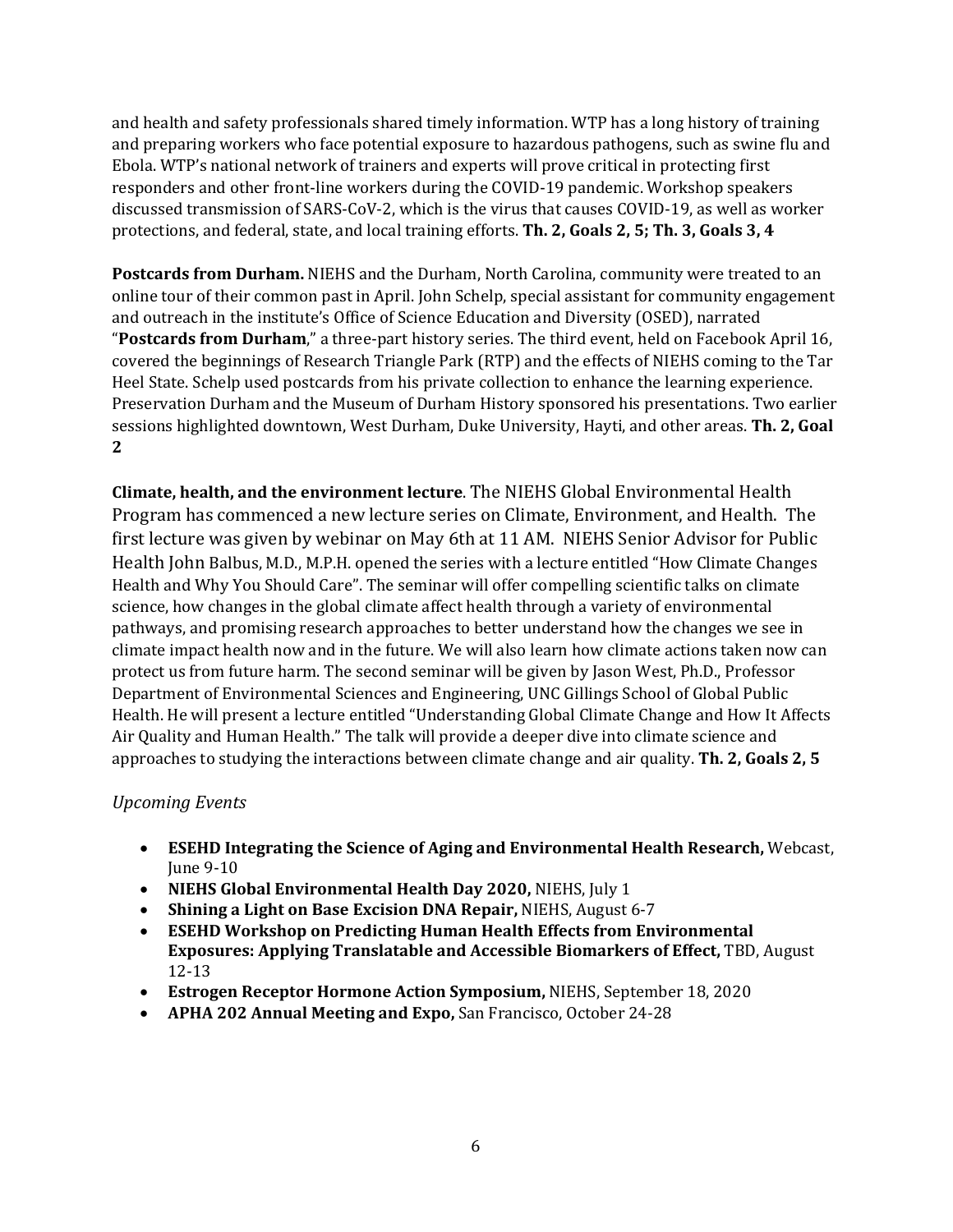## **NIEHS News and Highlights**

## *Staff Updates*

- **Shawndall Fox** joined NIEHS as Deputy Chief of Administrative Services in the Administrative and Research Services Branch (ARSB).
- **Kyle Messier, Ph.D.,** is the newest National Institutes of Health (NIH) Earl Stadtman Tenure-Track researcher to join NIEHS. He is the first Stadtman researcher to join the NIEHS Division of the National Toxicology Program (DNTP). Messier's research — unique at NIEHS — uses a type of statistical model known as spatiotemporal. These models look for patterns in data and predict variables, such as exposures or disease, at new locations or during certain time frames.

#### *Facilities Updates*

• **Rodbell Auditorium—**After many months of hard work, construction is complete, and the Rodbell Auditorium is open for use! An open house for viewing was held on March 10.

## **Awards and Recognition**

#### *NIEHS*

- **HHS Green Champion Award Winners**
	- o Category: Energy and Fleet Management
		- Team: *Tim Schilens, Terry Wells, Heather Davis-(ORF/FMB)*

Project: All-Electric Vehicles -- Reduced the site's carbon footprint by more than 30,000 pounds of carbon emissions, and fuel costs by \$25,000 over a five-year period by using three all electric low speed vehicles for the Maintenance and Operations program.

o Category: Energy and Fleet Management

Team (from NIEHS): *Jason Williams, Leesa Deterding-(DIR/ESCBL)* Project: NIH Freezer Challenge -- The NIH held its first freezer challenge to reduce energy consumption from laboratory grade freezers within NIH laboratories. Laboratories were challenged to adopt one or more initiatives from a set of freezer management techniques. Their efforts in this challenge will save the NIH 14,975 kilowatt hours, \$12,647, and 48 metric tons of carbon dioxideequivalent greenhouse gas emissions annually.

o Category: Environmental Stewardship

Team: *Neil Grove, Debbie Gaffney, Gordan Caviness, Kethard Thomas- (DIR/CMB); Paul Johnson, Bill Steinmetz-(OM/HSB), Paul Poliachik, Tim Schilens, Bill Stutzbach, Dennis Will-(ORF/FMB)*

Project: Vivarium Animal Feed Composting Initiative -- Successfully diverted approximately 46 tons per year of used, unconsumed animal feed to composting.

o Category: Sustainable Design and Facilities Team: *Alison Karver-(ORF/FMB); Debra Del Corral-(OM/OSB), Amanda Thompson-(OM/OSB); Rhonda Carroll-(OM/ASAB)*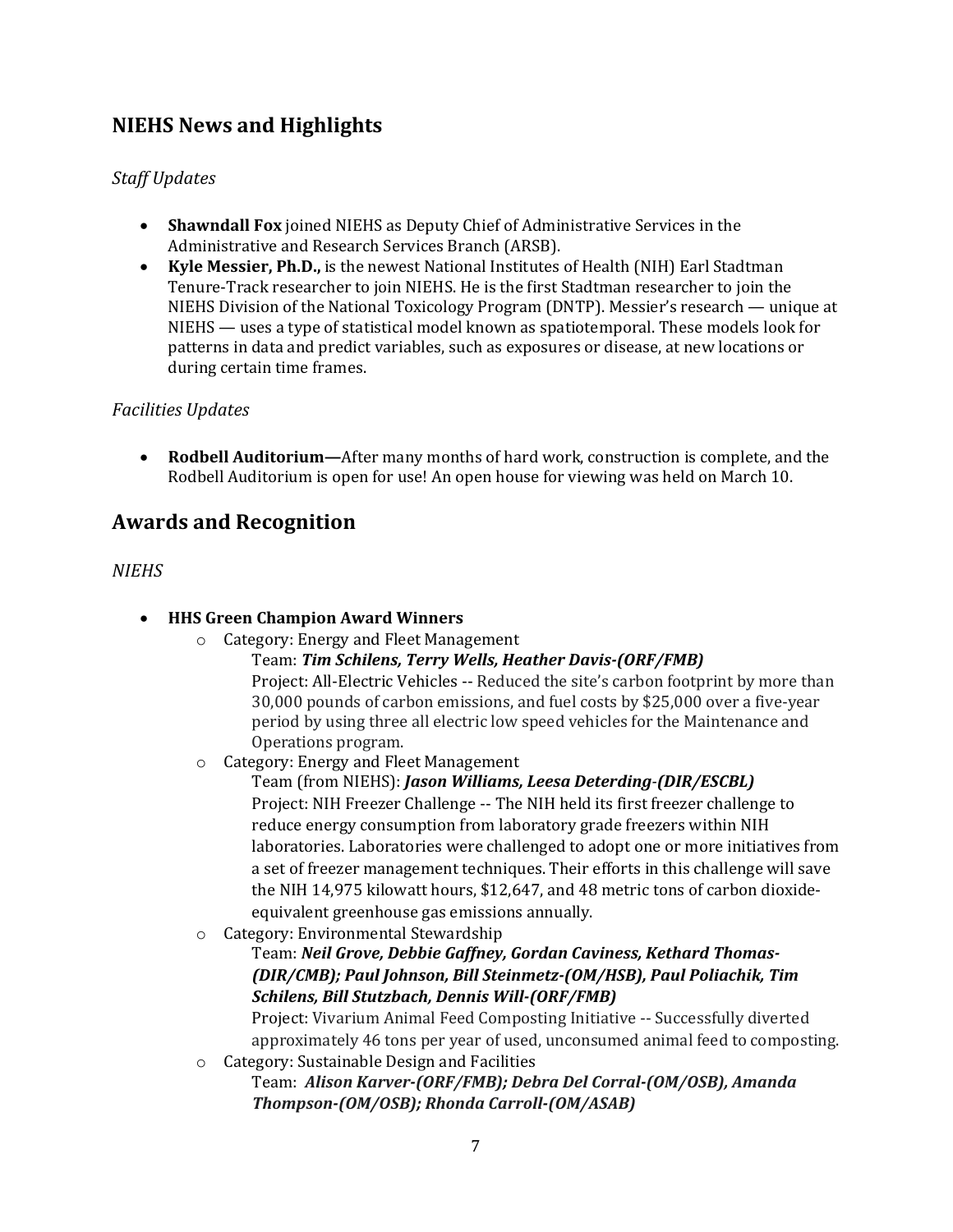Project: Rall Building Public Space Renovations -- Enlarged space encourages multi-lateral use, as well as on-site conferences instead of renting and traveling to offsite venues. Projects to replace skylights and the Main Entrance store front with electrochromic glass resulted in savings of over 40,000 KWH of energy and represent a coordinated sustainable design and renovation effort.

o Category: Water Use Efficiency and Management

### Team: *James (Victor) Stancil, P.E.; Kyle Askins, P.E.; Brian Harris-(ORF/FMB); Daniel Burk-(ORF/OA)*

Project: Rall Building Chilled Water Fan Coil Loop Piping Replacement -- Reduced pump energy as a result of clearing flow restrictions in the piping and eliminated the risk for catastrophic failure of corroded 40-year old steel pipes. Estimated annual water savings is 119,000 gallons, equivalent to 4,760 tenminute showers or 901,300 bottles of drinking water.

- *Sing-Wai Wong, D.D.S., Ph.D.,* a postdoctoral fellow in the Inflammation and Autoimmunity Group, Immunity, Inflammation and Disease Laboratory was awarded the **2020 IADR/Philips Oral Healthcare Young Investigator Research Grant.** The grant provides funding for a postdoctoral fellow that is within 12 months of completing a Ph.D. and wishes to establish an independent program of research. The grant is awarded on a competitive basis annually. The award is sponsored by Philips Oral Healthcare and offered through the International Association for Dental Research (IADR) Periodontal Research Group.
- **Big Picture, Small Talk Communications Challenge Winners -** Each receive a \$1,500 travel stipend from the Office of Fellows' Career Development:
	- o **Bevin Blake**, Predoctoral Fellow in the National Toxicology Program Laboratory
	- o **Jacob Kresovich**, Postdoctoral Fellow in the Epidemiology Branch
	- o **Niketa Bhawsinghka**, a Visiting Postdoctoral Fellow in the Genome Integrity and Structural Biology Laboratory
- **Jeff Church**, Chief of the Health and Safety Branch (HSB), was selected for a **Fellow Award from the American Industrial Hygiene Association (AIHA)**. Only 5% of AIHA members can qualify for this prestigious award. A Mark of Excellence ceremony is scheduled for June 3.
- **SOT Awards**
	- o The Regulatory and Safety Evaluation Specialty Section chose **Katelyn Lavrich, Ph.D.,** from NTP for the **Postdoc Excellence Award**. Lavrich uses 3D spheroid cultures of human liver cells called primary hepatocytes (PHH) to develop better toxicity tests.
	- o The SOT Food Safety Specialty Section selected **Mimi Huang, Ph.D.,** for the **Frank C. Liu Early Career Scientist Award**. Huang studies per- and polyfluoroalkyl substances (PFAS) to determine connections between chemical structures and toxicities. Huang, who is an Intramural Research Training Award (IRTA) fellow in the Toxicology Branch of the NIEHS Division of the National Toxicology Program (NTP), is especially interested in understanding effects of dietary exposure to PFAS.

## *Grantees/Others*

• **Dr. José Cordero** was awarded the **University Georgia's College of Public Health's Excellence in Research Award**. Dr. Cordero is the Patel Distinguished Professor of Public Health and Head of our Department of Epidemiology and Biostatistics. Originally trained as a pediatrician, Cordero has dedicated his career to addressing maternal and child health as well as minority health and health disparities. He currently co-directs the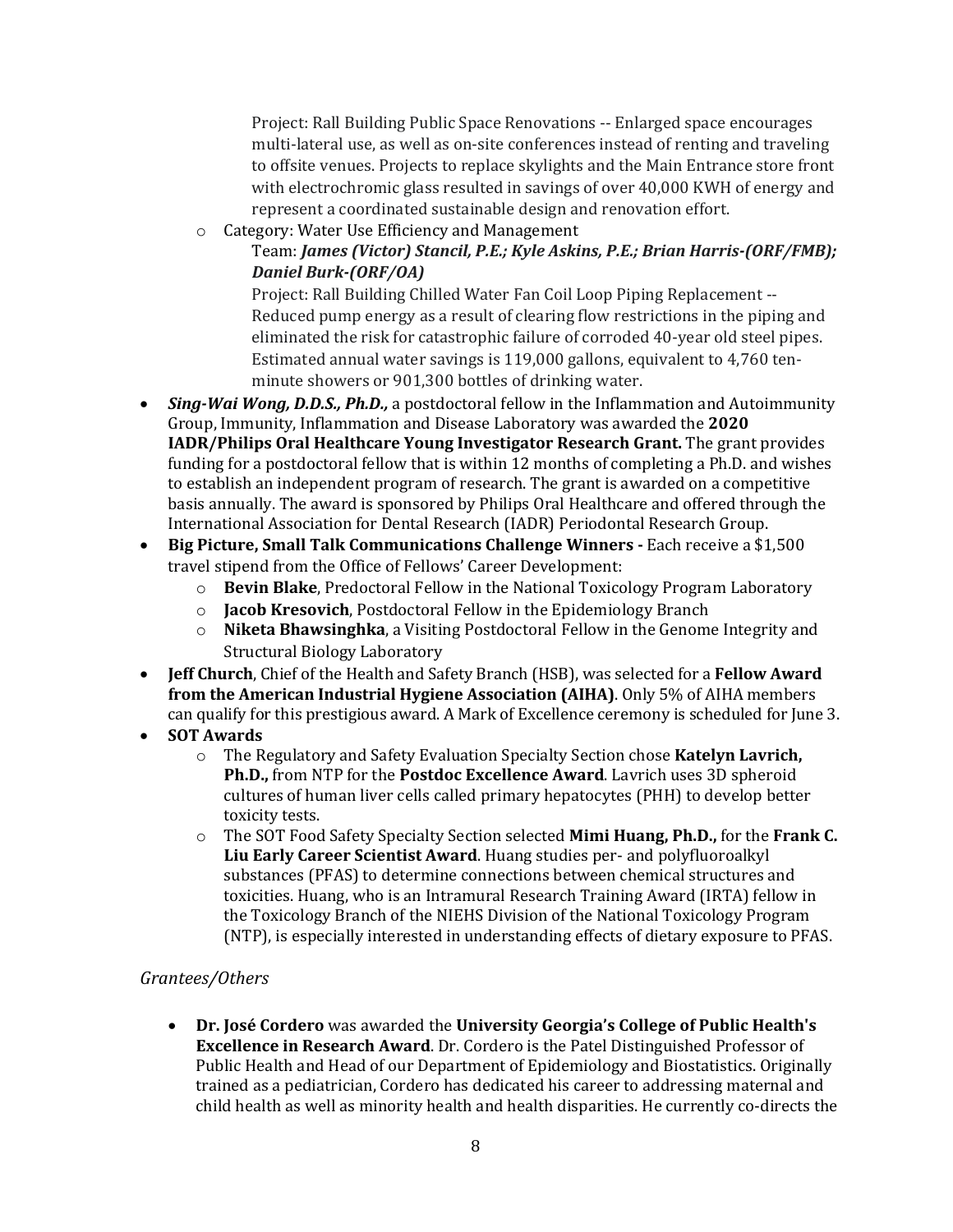Puerto Rico Test site for Exploring Contamination Threats (PROTECT) Center as well as the Center for Research on Early Childhood Exposure and Development (CRECE), both of which examine how exposure to environmental contaminants contributes to the high rate of preterm birth in Puerto Rico.

- Renowned environmental health scientist **Frederica Perera, Ph.D.,** delivered the **2020 NIEHS Spirit Lecture** on Mar. 5. Her talk was titled "Translational Research to Prevent Environmental Threats to Children: From Chemicals to Climate Change." Perera is a Columbia University professor and the founding director of the school's Center for Children's Environmental Health, which is co-funded by NIEHS. Her work focuses on pregnant women, children, and minority groups, who can be especially vulnerable to pollution.
- **SOT Awards**
	- **James Luyendyk, Ph.D.,** from Michigan State University (MSU) is the 2020 winner of the **SOT Achievement Award**. With NIEHS funding, Luyendyk is studying mechanisms of liver fibrosis, which is one way that substances may cause liver damage.
	- The **Toxicological Sciences Paper of the Year** was co-authored by NIEHS council member **Robyn Tanguay, Ph.D.,** from Oregon State University (OSU). She directs the Superfund Research Program center at OSU.

## **Legislative Update**

## *Congressional Hearings and Briefings*

House Science Committee FY2021 Federal R&D Budget Overview Hearing, Feb. 27, 2020 On February 27, 2020, the House Committee on Science, Space and Technology held a full committee hearing entitled, "*A Review of the Administration's Federal Research and Development Budget Proposal for Fiscal Year 2021*." The sole witness was Kevin K. Droegemeier, Ph.D., Director, White House Office of Science and Technology Policy (OSTP). During the hearing and in response to questions from Representative Lizzie Fletcher of Texas, the OSTP Director explained the U.S. Environmental Protection Agency (EPA) is currently focusing its R&D energies on six integrated programs: air and energy, chemical safety, homeland security, human health risk assessment, safe and sustainable water resources, and sustainable and healthy communities. The Director further explained the three top-line priorities within that framework are PFAS research, lead research, and harmful algal blooms research—all of which he noted align with Executive Branch interagency coordination on contaminants of emerging concern (CECs). Other topics addressed during the hearing relate to STEM education and to research activities of the U.S. Global Change Research Program (USGCRP), the U.S. Department of Energy (DOE), the National Oceanic and Atmospheric Administration (NOAA), and the National Aeronautics and Space Administration (NASA).

House and Senate Appropriations Subcmte. NIEHS Superfund Briefing, Feb. 28, 2020 On February 28, 2020, Richard P. Woychik, Ph.D., NIEHS Acting Director, briefed staff of the House and Senate Appropriations Subcommittees on Interior, Environment, and Related Agencies about the NIEHS Superfund Research Program (SRP) and the NIEHS Worker Training Program (WTP) the two components of the National Institutes of Health (NIH) budget that fall within the jurisdiction of this particular Appropriations Subcommittee. Other similarly situated components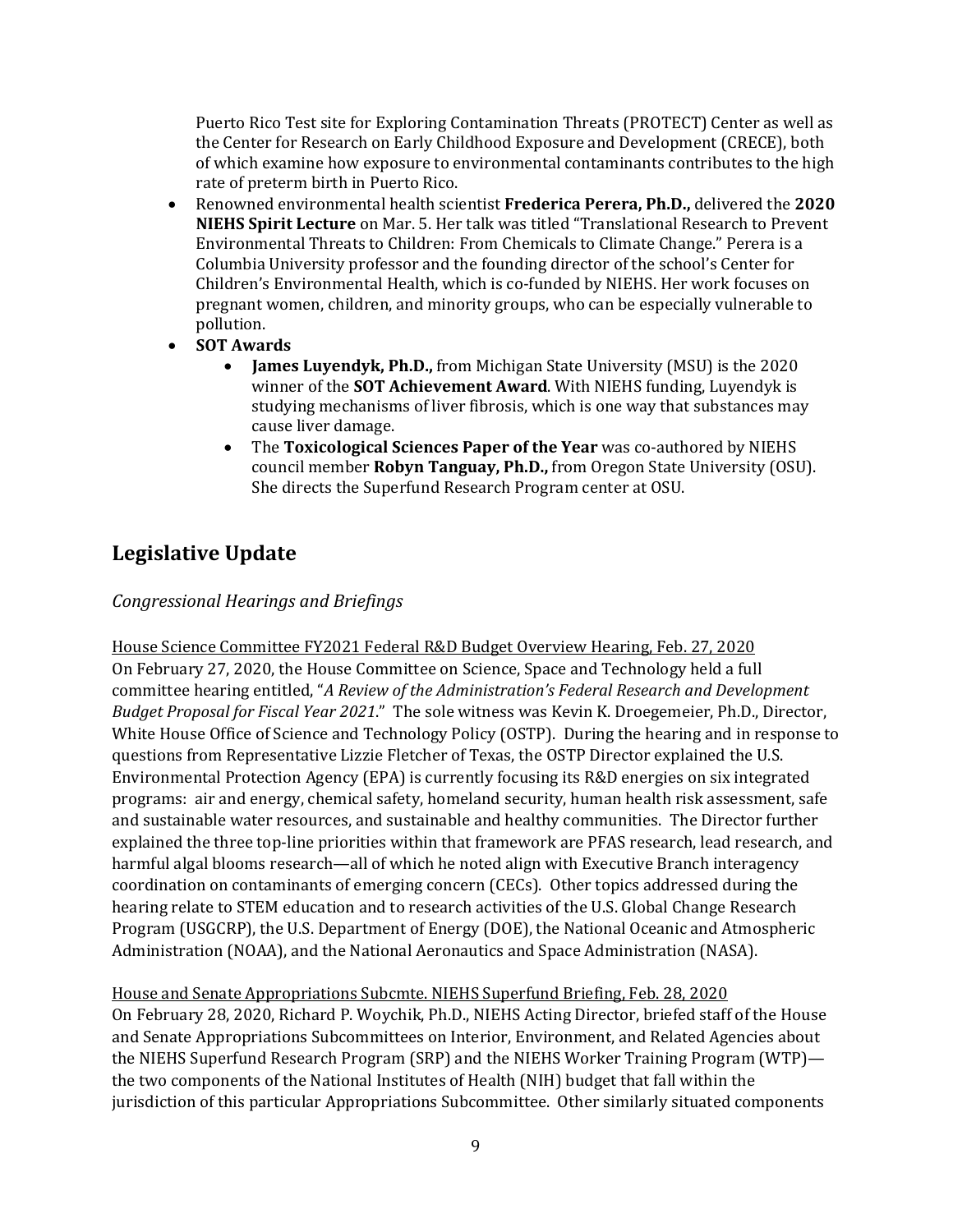of the HHS budget that fall within this Subcommittee's jurisdiction are the Indian Health Service (IHS) and the Agency for Toxic Substances and Disease Registry (ATSDR). Of note, the Food and Drug Administration (FDA) falls under the jurisdiction of the Appropriations Subcommittee on Agriculture, Rural Development, FDA, and Related Agencies. All other operating and staff divisions of HHS, including all other parts of the NIH budget, fall within the jurisdiction of the Appropriations Subcommittee on Labor, Health and Human Services, Education, and Related Agencies. At the February 28th briefing, Subcommittee staff asked Dr. Woychik about the typical size of SRP research grants, the distribution of research on per- and polyfluoroalkyl substances (PFAS) across the SRP, the process utilized by NIEHS in developing Funding Opportunity Announcements (FOAs), and how NIEHS is expending the \$2 million increase Congress provided for the SRP in FY2020 as compared with the FY2019 enacted level. The Subcommittee staff received the NIEHS Acting Director for this briefing in lieu of a formal hearing and as a result of facilitation by the Office of the HHS Assistant Secretary for Financial Resources (ASFR).

House Appropriations Subcmte. Hearing on FY2021 NIH Budget Request, Mar. 4, 2020 On March 4, 2020, the House Appropriations Subcommittee on Labor, Health and Human Services, Education, and Related Agencies held its annual budget hearing for NIH. Francis S. Collins, M.D., Ph.D., NIH Director, testified at this hearing and was accompanied at the witness table by five NIH Institute Directors: Diana Bianchi, M.D., Director of the Eunice Kennedy Shriver National Institute of Child Health and Human Development (NICHD); Anthony S. Fauci, M.D., Director of the National Institute of Allergy and Infectious Diseases (NIAID); Gary H. Gibbons, M.D., Director of the National Heart, Lung, and Blood Institute (NHLBI); Ned Sharpless, M.D., Director of the National Cancer Institute (NCI); and Nora D. Volkow, M.D., Director of the National Institute on Drug Abuse (NIDA).

In her opening remarks, Representative Rosa L. DeLauro of Connecticut, the Subcommittee Chairwoman, noted Congress on a bipartisan, bicameral basis has increased NIH funding by \$11.6 billion or 39% over the past five years. She noted that last year alone—for FY2020 NIH appropriations—Congress provided a \$2.6 billion increase over the FY2019 enacted level. She further stated the Subcommittee intends to move forward on a bipartisan basis to continue increasing investments in NIH research and "to build on the progress made in recent years." In particular, Chairwoman DeLauro singled out her support for the \$25 million that was appropriated in FY2020 for firearm violence prevention research, \$12.5 million of which was appropriated to NIH, and for maintaining—as the budget requests—funding for research on flu, including for development of universal flu vaccine. She expressed concern with a proposed \$559 million reduction for NCI "at a time of unprecedented promise in cancer research" and growing demand for NCI grants. She noted that with few exceptions the reductions proposed in the budget request would affect every NIH Institute and Center, and that last year Congress, in addition to providing new funding for several initiatives, was able to provide a 3.3% increase for each NIH Institute and Center. She expressed her desire that the Subcommittee "keep up that momentum" before remarking, "biomedical research is one of the most important investments a country can make because it gives the gift of life."

Representative Tom Cole of Oklahoma, the Subcommittee's Ranking Minority Member, opened his remarks by stating the NIH panel of witnesses are "extraordinary custodians" of the investment in NIH the Subcommittee has made on a bipartisan basis for multiple years. He further stated he too intends to work for continued increases for the NIH budget and that Congress in recent years has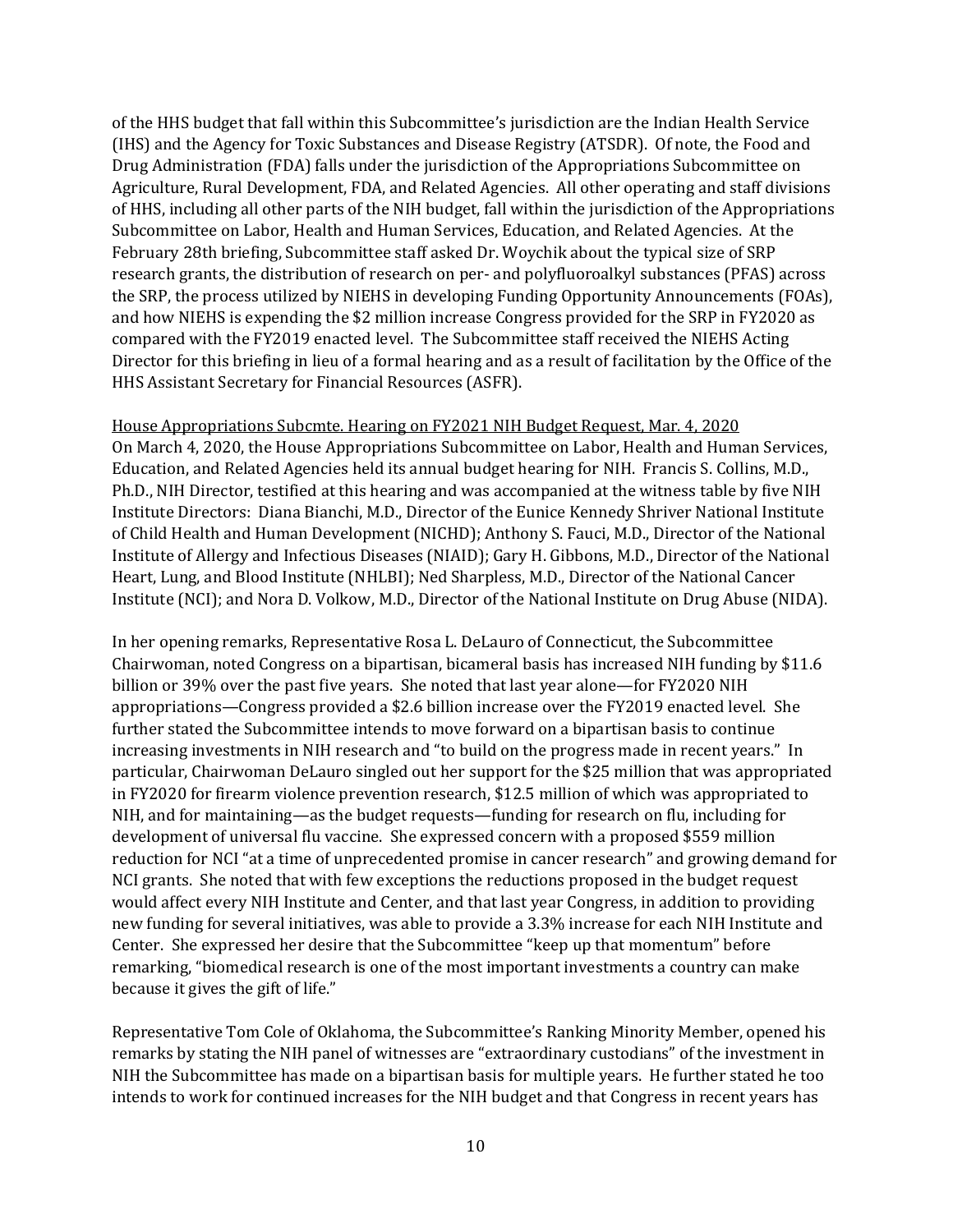gone "above and beyond" what Presidents have asked for in terms of NIH funding. He remarked the NIH increases are the result of initiative from Congress because its Members are "close to the people" and have a "keen sense and awareness of how Americans value the endeavors at NIH." He further stated that a "sustained, steady commitment to increase NIH funding is critical to ensuring our Nation's future as a leader in biomedical research and unlocking cures to so many diseases burdening our strained health care system. The hard work and innovation this funding fosters is part of the sustaining force of the United States' economic growth. To reduce NIH funding at this juncture would erode the progress that has been made over the past five years, signal to the research community instability, and possibly delay advances in modern medicine, … including unlocking the power of precision medicine."

Representative Cole also spoke of progress with cancer research and Alzheimer's research, and cautioned against the proposed changes in the budget request to the negotiation for indirect costs or funds included as part of NIH grants to cover facilities and administration. He remarked that such funds "serve as a foundational element for research" and called for the continuation of the general provision contained in the FY2020 appropriations law that precludes any changes to indirect costs policy.

Representative Nita Lowey of New York, the Chairwoman of the full House Appropriations Committee, stated she believes the Committee's commitment to NIH will remain as strong as ever. She spoke of the importance of research on heart disease, cancer, Alzheimer's disease and related dementias, the vaping epidemic, and the coronavirus. Representative Lowey also extolled the progress with NIH research she has witnessed over the years since she joined the Labor, HHS, Education and Related Agencies Appropriations Subcommittee in 1993, including as it relates to breast cancer, the Human Genome Project, childhood development, the human brain, precision medicine, and advancement of women in the laboratory sciences. She noted this hearing likely marks her last NIH budget hearing given she is not seeking re-election to the next Congress. In closing, Representative Lowey stated, "never in human history has medicine had more to offer."

In his opening remarks, Dr. Collins provided an overview of NIH's critical role in enhancing the Nation's health through scientific discovery. He remarked that "scientific and technological breakthroughs generated by NIH-supported research are behind much of the gains our country has enjoyed in health and longevity." He further noted the budget will support NIH's ability to fund the highest priority scientific discoveries while also maintaining fiscal stewardship of Federal resources, and that the budget prioritizes biomedical research to confront the Nation's greatest medical challenges and opportunities, including precision medicine, the opioid crisis, and HIV/AIDS.

Dr. Collins indicated NIH's backlog of maintenance and repair (BMAR) is approximately \$2.1 billion. He referenced the independent review of the facility needs of NIH's main campus by the National Academies of Sciences, Engineering, and Medicine (NASEM) that was released in August 2019 and that substantiates the need for an increase in NIH facilities funding and additional flexibilities to reduce BMAR as requested in the FY2021 budget request. The budget request proposes \$300 million to support multiple biomedical research infrastructure priorities at NIH-owned sites and to limit the deterioration of its facilities. The budget request also proposes a general provision to allow NIH to address facility needs through a new transfer authority.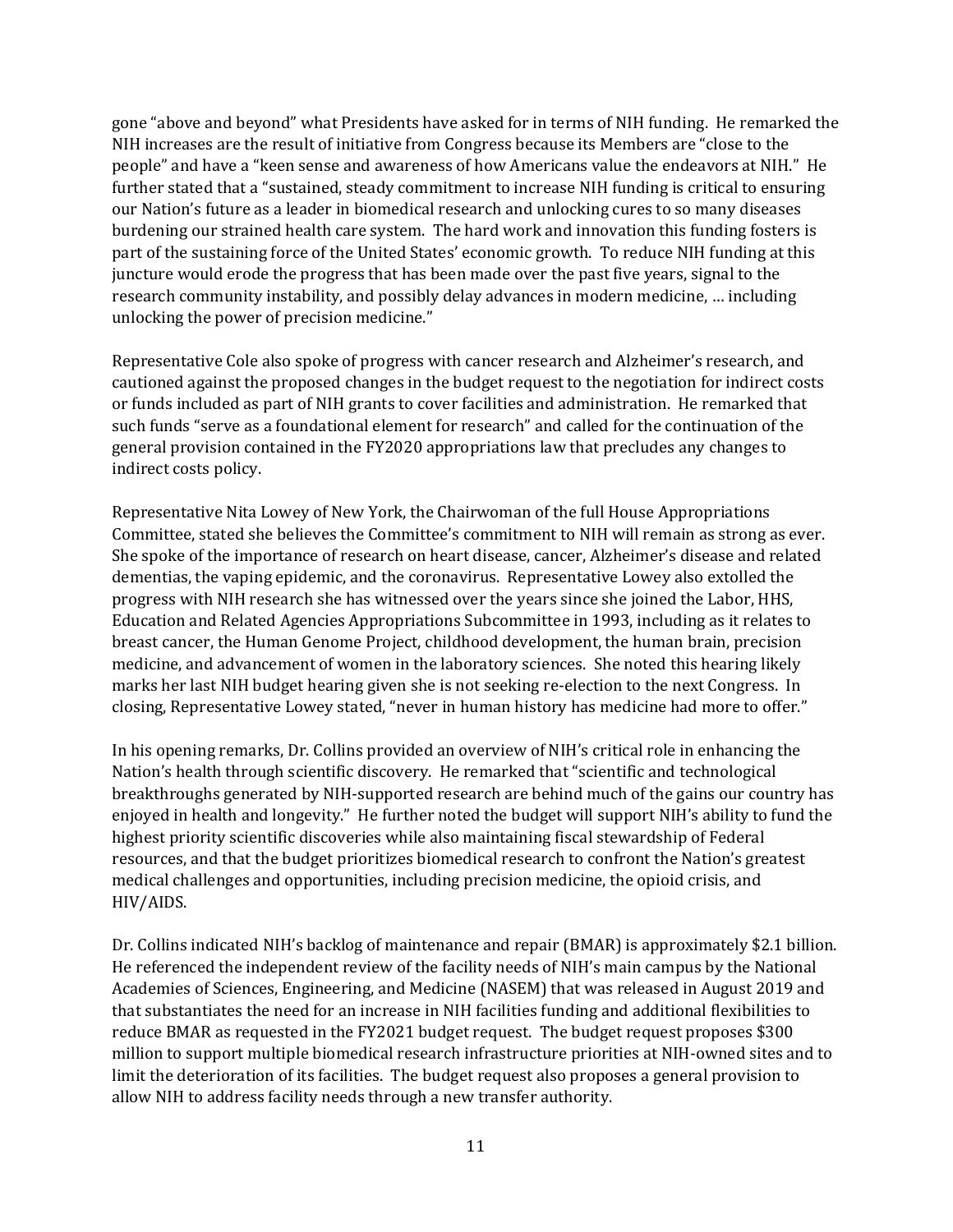Additionally, Dr. Collins highlighted budget priorities to advance research and care for premature babies, the Helping to End Addiction Long-term (HEAL) Initiative relative to opioids and pain research, the Childhood Cancer Data Initiative, the NIH-funded Centers for AIDS Research, the NIHwide HIV research program, universal flu vaccine research, tick-borne disease (including Lyme disease) research, Artificial Intelligence (AI) and Machine Learning, and gene therapy and gene editing research.

Dr. Collins and the five Institute Directors that accompanied him at the witness table for this hearing fielded a number of questions from multiple Subcommittee members on a broad array of topics. Of particular relevance to NIEHS, Chairwoman DeLauro asked Dr. Collins to provide an overview of the NIEHS Worker Training Program (WTP) and address whether the Program could help the Nation respond to the COVID-19 pandemic. In response, Dr. Collins testified to the capabilities of the WTP and how they align with protecting workers at risk to infectious disease transmission. Two days after the hearing, on March 6, 2020, Congress enacted into law, the *Coronavirus Preparedness and Response Supplemental Appropriations Act*, U.S. Public Law 116-123, which is considered phase one of an ongoing phased response to the pandemic from Congress. This phase one law appropriated \$10 million, to remain available until September 30, 2024, to the NIEHS WTP for "worker-based training to prevent and reduce exposure of hospital employees, emergency first responses, and other workers who are at risk of exposure to coronavirus through their work duties." On April 3, 2020, HHS transmitted to the Congressional Appropriations Committees the spend plan required by Section 305 of the Act for this \$10 million.

As of this writing, a FY2021 NIH budget hearing before the corresponding Senate Subcommittee remains unscheduled. Chairwoman DeLauro announced at the March 4th House hearing that the House Subcommittee may hold a second hearing about NIH later this year to accommodate participation from additional NIH Institute and Center Directors than the five Institute Directors that were invited to appear on March 4th. Last year two NIH hearings were held by the Subcommittee, the first being the annual budget hearing on April 2, 2019, involving the Directors of NIAID, NHLBI, NCI and NIDA in addition to Dr. Collins, and the second being an additional hearing held on September 25, 2019, involving the Directors of the National Center for Advancing Translational Sciences (NCATS), the National Library of Medicine (NLM), the National Center for Complementary and Integrative Health (NCCIH), the National Institute on Minority Health and Health Disparities (NIMHD), and the National Institute of Biomedical Imaging and Bioengineering (NIBIB). A possible second NIH hearing this year remains unscheduled as of this writing.

#### Senate HELP Committee Hearing on COVID-19 Testing Technology, May 7, 2020

On May 7, 2020, the Senate Committee on Health, Education, Labor, and Pensions (HELP) held a full committee hearing entitled, "*Shark Tank: New Tests for COVID-19*." Dr. Collins, NIH Director, joined Gary Disbrow, Ph.D., Acting Director of the Biomedical Advanced Research and Development Authority (BARDA), as a witness at this hearing. Dr. Collins fielded questions from the Committee about plans to spend the \$1.806 billion Congress appropriated to NIH through the Phase 3.5 COVID-19 response and recovery package—entitled the *Paycheck Protection Program and Health Care Enhancement Act* (P.L. 116-139)—"to develop, validate, improve, and implement testing and associated technologies; to accelerate research, development, and implementation of point of care and other rapid testing; and for partnerships with governmental and non-governmental entities to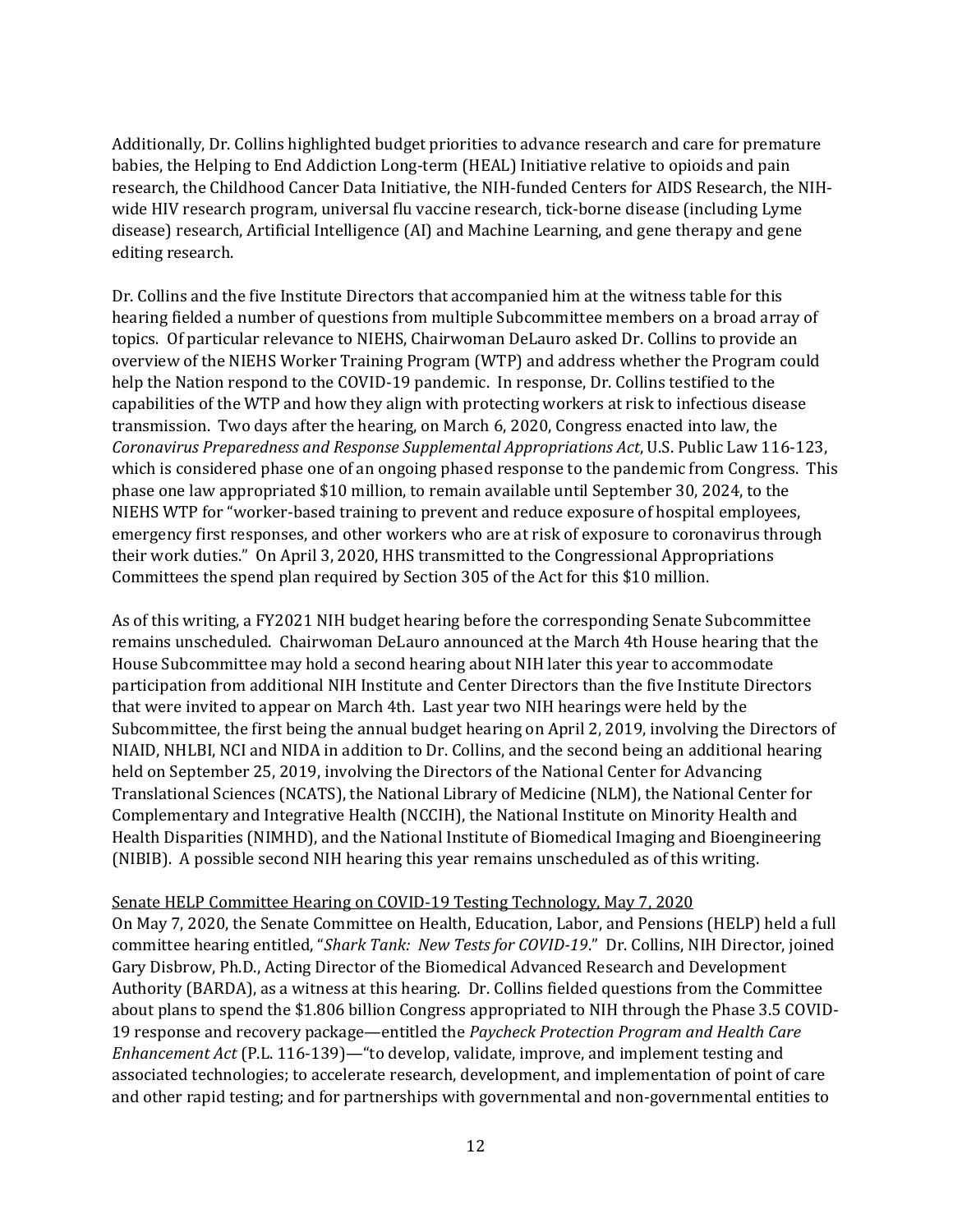research, develop, and implement [these] activities." Specifically, Dr. Collins described the Rapid Acceleration of Diagnostics (RADx) initiative NIH launched on April 29, 2020, the aim of which is to speed delivery of accurate, easy-to-use, scalable tests to all Americans. Dr. Collins also fielded questions from Senators Bill Cassidy of Louisiana, Lisa Murkowski of Alaska, Tim Scott of South Carolina, and Doug Jones of Alabama, about the RADx-UP component of the RADx initiative for underrepresented populations. Dr. Collins explained RADx-UP ("Rapid Acceleration of Diagnostics Initiative-Underrepresented Populations Project") represents a major focus on implementation of strategies to enable testing of rural underserved and under-resourced populations among the hardest hit by the coronavirus and often those for which testing is less available. He explained RADx-UP will include the development of a centrist program that will allow demonstration projects to be put in place across the country in such communities. He further explained RADx will also include a program focused on the ethical, legal and social issues associated with COVID-19 diagnostic testing and ways to try to avoid the inequities associated with unequal access. Senator Lamar Alexander of Tennessee convened this hearing as the Senate HELP Committee Chairman and is focused on engaging NIH expertise to help the Nation find new technologies needed to rapidly produce tens of millions of COVID-19 tests. Senator Patty Murray of Washington State serves as the Committee's Ranking Minority Member and spoke at the hearing of the need to improve testing capacity and prepare appropriately "to have a safe, effective vaccine as soon as possible."

#### Senate HELP Committee Hearing on COVID-19 Response, May 12, 2020

On May 12, 2020, the Senate HELP Committee held a full committee hearing entitled, "*COVID-19: Safely Getting Back to Work and Back to School*." The four witnesses testifying at this hearing were: Dr. Fauci, NIAID Director; ADM Brett Giroir, M.D., USPHS, Assistant Secretary for Health, U.S. Department of Health and Human Services (HHS); Robert Redfield, M.D., Director of the Centers for Disease Control and Prevention (CDC); and Stephen Hahn, M.D., Commissioner, Food and Drug Administration (FDA). All four witnesses responded to a range of questions from Committee members about the coronavirus and pandemic response efforts.

#### Senate EPA Committee Hearing on EPA Oversight

On May 20, 2020, the Senate Committee on Environment and Public Works (EPA) held a full committee hearing entitled, "*Oversight of the Environmental Protection Agency*." Andrew Wheeler, J.D., EPA Administrator, was the sole witness. During the hearing, Committee members probed the work of the EPA relative to providing the public with updated information on which disinfectants and cleaning products can be safely used to prevent or minimize transmission of the coronavirus. The hearing also touched on EPA grant funding being made available to the States, territories and Tribes to help communities address the coronavirus, and EPA efforts to provide personal protective equipment to aid emergency and health professionals during the pandemic. Senator John Barrasso of Wyoming serves as the Committee's Chairman, and Senator Thomas R. Carper of Delaware serves as the Committee's Ranking Minority Member.

#### *Legislation*

To date, Congress has enacted four legislative packages to respond to the COVID-19 pandemic in a phased approach. The following summarizes these four laws as they relate to NIH, scientific research, and environmental health broadly. In sum, in three of the four laws enacted to date Congress has made emergency supplemental appropriations to NIH totaling \$3.587 billion for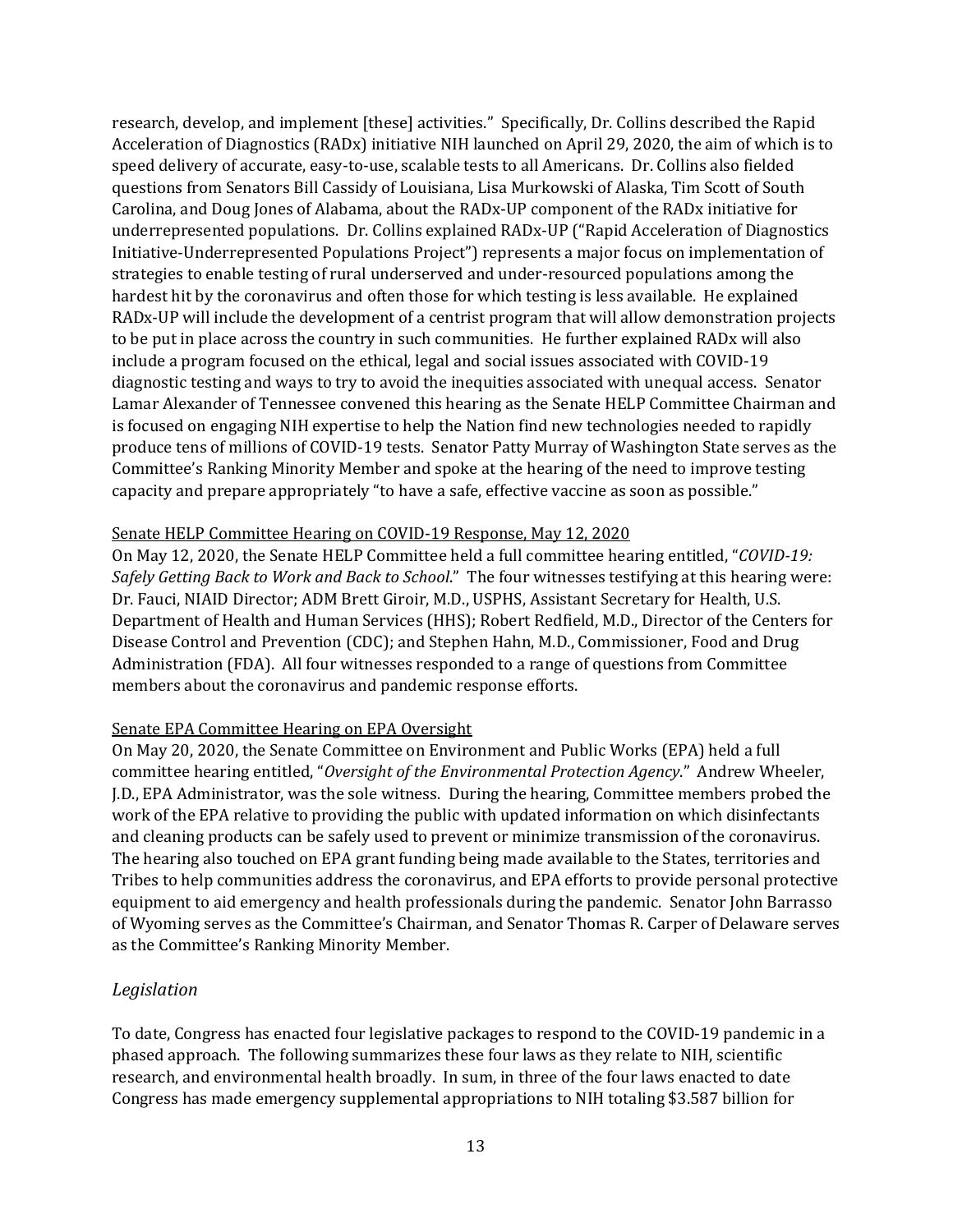various COVID-19-related research and response activities—including for vaccine and treatment research, diagnostics and testing research, and worker-based training to prevent and reduce exposure of hospital employees, emergency first responders, and other workers who are at risk of exposure to coronavirus through their work duties. Seven of NIH's 27 Institutes and Centers receive direct supplemental appropriations in one or more of these three laws in addition to the NIH Office of the Director (OD) and the NIH Common Fund administered by OD. These seven Institutes and Centers are: NIAID, NIBIB, NCI, NHLBI, NCATS, NLM and NIEHS. Additionally, as of this writing, the House of Representatives has passed a fifth legislative package that proposes to make an additional \$4.721 billion in supplemental appropriations to NIH. This House-passed package is subject to reconciliation with the Senate before it, or any alternative to the additional amount of funding proposed for NIH in the House-passed bill, would become law.

### Phase 1: H.R. 6074, *Coronavirus Preparedness and Response Supplemental Appropriations Act*, U.S. Public Law 116-123, Enacted on March 6, 2020. Total: \$8.3 billion.

- Includes \$836 million for NIH available through FY2024 to prevent, prepare for, and respond to coronavirus divided as follows:
	- o \$826 million for NIAID; and
	- $\circ$  \$10 million for NIEHS Worker Training Program (see related information above under the "House Appropriations Subcmte. Hearing on FY2021 NIH Budget Request, Mar. 4, 2020" heading for details about this appropriation).

#### Phase 2: H.R. 6201, *Families First Coronavirus Response Act*,

U.S. Public Law 116-127, Enacted on March 18, 2020. Total: \$100 billion.

• No funds were appropriated to NIH under this law.

## Phase 3: H.R. 748, *Coronavirus Aid, Relief, and Economic Security (CARES) Act,*

#### U.S. Public Law 116-136, Enacted on March 27, 2020. Total: \$2 trillion.

- Includes \$945.4 million for NIH available through FY2024 to prevent, prepare for, and respond to coronavirus divided as follows:
	- o \$706 million for NIAID;
	- o \$103.4 million for NHLBI;
	- o \$60 million for NIBIB;
	- o \$36 million for NCATS;
	- o \$30 million for Office of the Director (OD) Common Fund; and
	- o \$10 million for NLM.
- \$75 million for the National Science Foundation (NSF) Research and Related Activities Account available through FY2021 to prevent, prepare for, and respond to coronavirus including to fund research grants and other necessary expenses.
- \$60 million for the National Aeronautics and Space Administration (NASA) Safety, Security and Mission Services Account to remain available through FY2021 to prevent, prepare for, and respond to coronavirus.
- \$6 million for the National Institute of Standards and Technology (NIST) Scientific and Technical Research and Services Account to remain available through FY2021 to prevent, prepare for, and respond to coronavirus by supporting continuity of operations, including measurement science to support viral testing and biomanufacturing.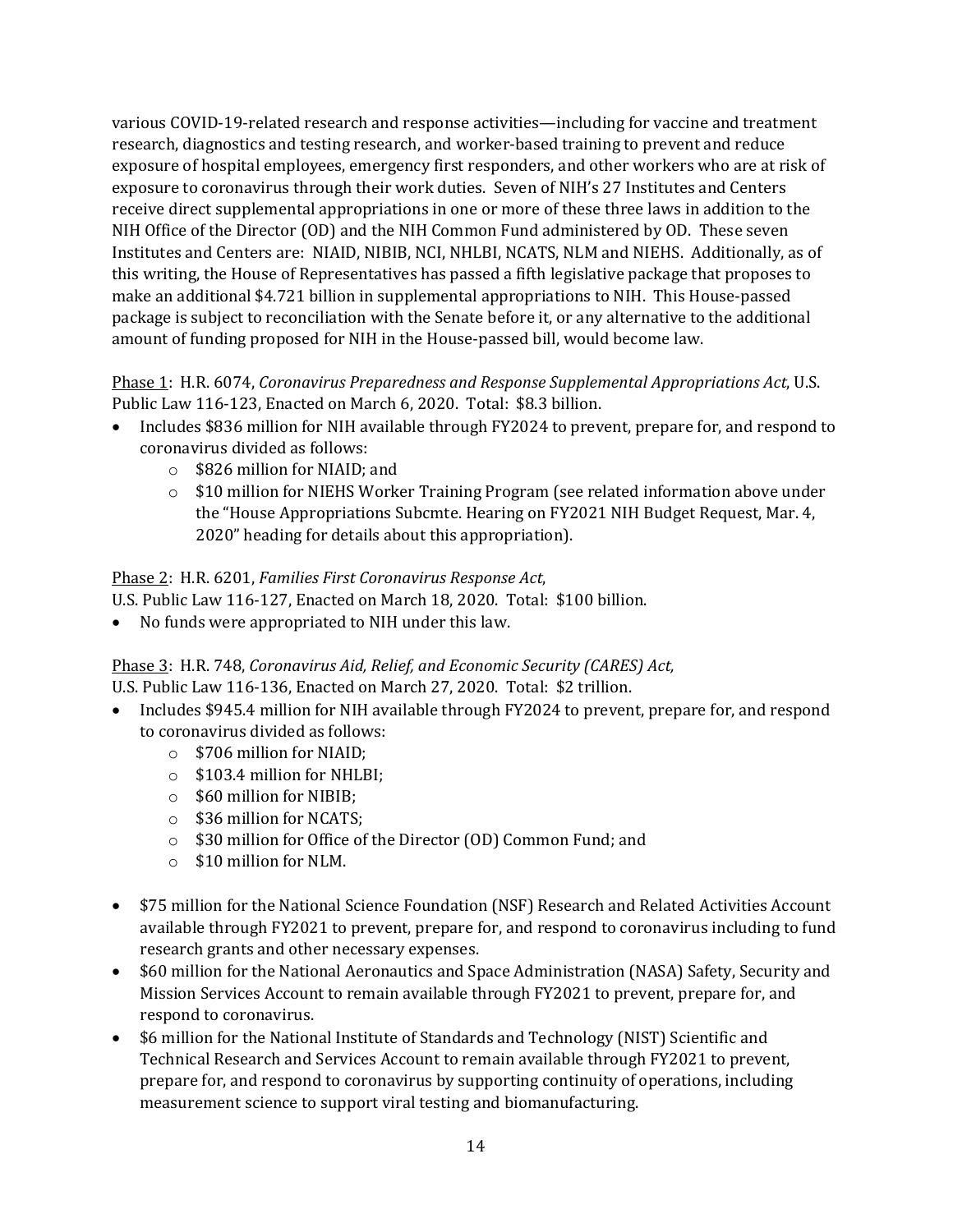- \$2.25 million for EPA Science and Technology Account available through FY2021 to prevent, prepare for, and respond to coronavirus, \$1.5 million of which is "for research on methods to reduce the risks from environmental transmission of coronavirus via contaminated surfaces or materials."
- Section 3832 extends the Special Diabetes Program for Type I Diabetes administered by NIH through November 30, 2020. The Program was previously scheduled to expire on May 22, 2020.

#### Phase 3.5: H.R. 266, *Paycheck Protection Program and Health Care Enhancement Act*, U.S. Public Law 116-139, Enacted on April 24, 2020. Total: \$484 billion.

- Includes \$1.806 billion for NIH to remain available until expended divided as follows:
	- $\circ$  \$1 billion for OD to support a whole-of-NIH approach to testing research and development (see related information above under the "Senate HELP Committee Hearing on COVID-19 Testing Technology, May 7, 2020" heading about the NIH Rapid Acceleration of Diagnostics (RADx) initiative launched as a result of this appropriation);
	- $\circ$  \$500 million for NIBIB for point of care and other rapid testing research and development; and
	- o \$306 million for NCI for serological testing development.

In addition to the four legislative packages that have become law to date and as mentioned above, the House of Representatives passed a fifth legislative COVID-19 response package on May 15, 2020, which is summarized below. It is unlikely to be enacted into law in the form it has passed the House. Any additional response package that would become law is predicated upon agreement being reached between the House and the Senate on identical legislation.

Phase 4 House-passed bill: H.R. 6800, *Health and Economic Recovery Omnibus Emergency Solutions (HEROES) Act*, Passed by the House of Representatives by a vote of 208-199 on May 15, 2020.

- Proposes \$4.721 billion for NIH, available through FY2024, to prevent, prepare for, and respond to coronavirus divided as follows:
	- o \$4.021 billion for OD with transfer authority to the Institutes and Centers,
		- \$3 billion of which is for "offsetting the costs related to reductions in lab productivity resulting from the coronavirus pandemic or public health measures related to the coronavirus pandemic;" and
		- **\$1.021 billion of which is "to support additional scientific research or the** programs and platforms that support research."
	- o \$500 million for NIAID; and
	- o \$200 million for the National Institute of Mental Health (NIMH).

The section-by-section bill summary released by the House Appropriations Committee upon House passage of this bill describes the purpose of the proposed NIH funding as follows: "to expand COVID-19-related research on the NIH campus and at academic institutions across the country and to support the shutdown and startup costs of biomedical research laboratories nationwide."

- Section 10612 extends availability of FY2020 appropriated funds to NIH into FY2021.
- Section 10613 extends the period of disbursement for FY2015 appropriated funds to NIH that were obligated for multi-year research grants through FY2021.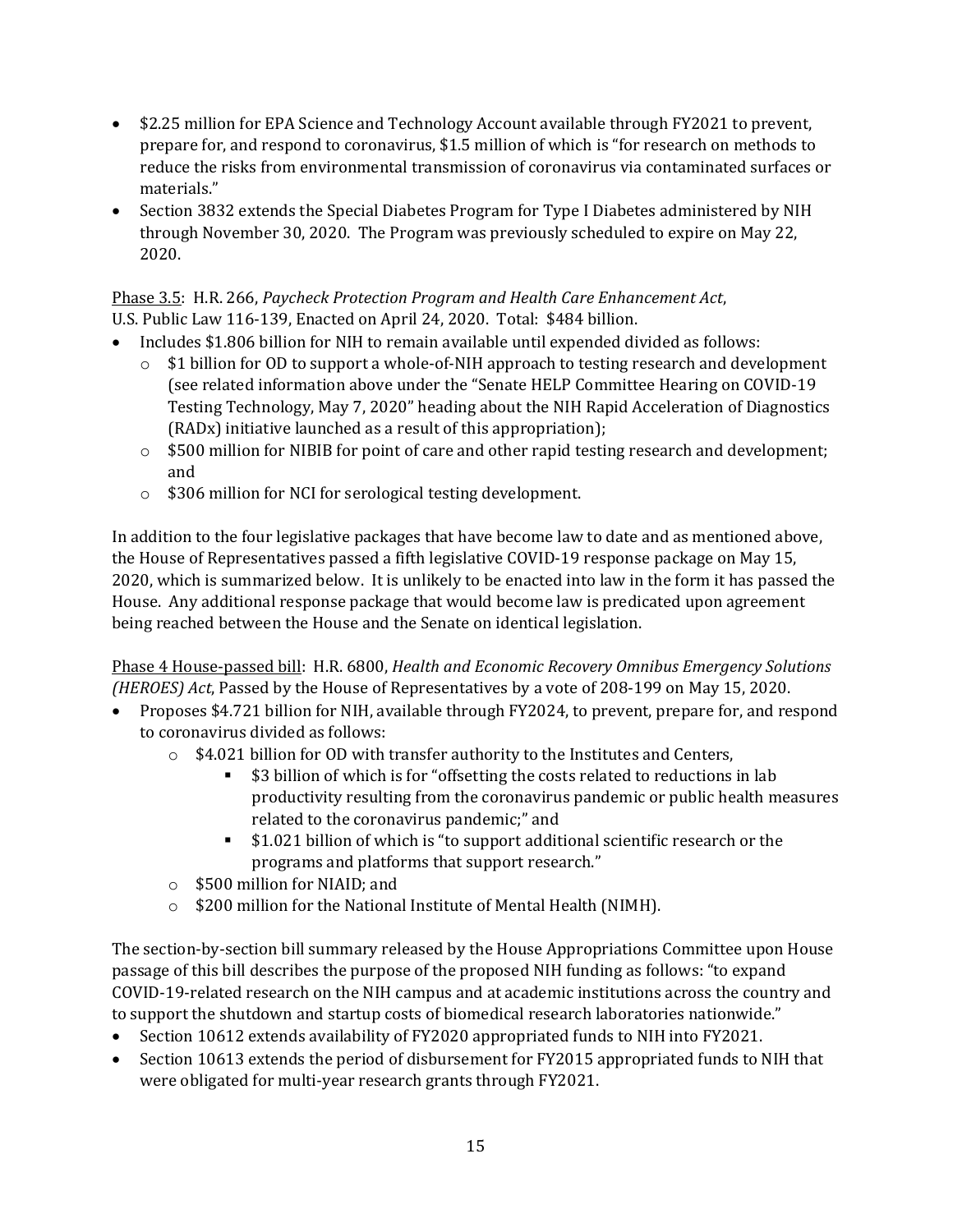#### *Congressional Interaction*

#### The Children's Inn at NIH Annual Congressional Reception, Feb. 11, 2020

On February 11, 2020, the annual Congressional networking reception held for The Children's Inn at NIH occurred on the House side of Capitol Hill, Washington, D.C. Aubrey K. Miller, M.D., NIEHS Senior Medical Advisor, and April Bennett, Program Manager in the NIEHS Office of the Director, Bethesda, Maryland, represented NIEHS at this widely attended event which is held in celebration of The Inn and to recognize the importance of bipartisan Congressional support for NIH research and children's health.

#### *U.S. Government Accountability Office (GAO) Report and Recommendation*

#### ICCVAM Metrics Workgroup and ICCVAM Biennial Progress Reports

On September 24, 2019, the U.S. Government Accountability Office (GAO), the non-partisan, independent auditing and investigative arm of Congress, publicly released its report entitled, "*Animal Use in Research: Federal Agencies Should Assess and Report on Their Efforts to Develop and Promote Alternatives*." In this report, which was requested by multiple members of Congress, the GAO recommends the NIEHS Director: (1) facilitate the establishment or designation of a workgroup of representatives of the Interagency Coordinating Committee on the Validation of Alternative Methods (ICCVAM) member agencies to develop metrics that the agencies could use to assess the progress they have individually or collectively made toward reducing, refining, or replacing animal use in safety testing for chemicals and medical products, and (2) incorporate those metrics into the Committee's biennial progress reports that NIEHS prepares and publishes on behalf the Committee. For background, in December 2000, through enactment of the *ICCVAM Authorization Act of 2000* (P.L. 106-545), Congress established ICCVAM as a "permanent interagency coordinating committee" of NIEHS under its National Toxicology Program (NTP) Interagency Center for the Evaluation of Alternative Toxicological Methods (NICEATM)—an NTP Division office focused on the development and evaluation of alternatives to animal use for chemical safety testing. Currently, ICCVAM, with NIEHS leadership and administrative support, coordinates the efforts in this space of 16 different Federal agencies. On March 31, 2020, the HHS Office of the Assistant Secretary for Legislation (ASL) transmitted to the GAO a formal update prepared by NIEHS on the implementation of this recommendation. That written update informed the GAO that ICCVAM member agencies in November 2019 agreed to form a workgroup comprised of individuals within their respective agencies who are best suited to developing agency-specific metrics. The ICCVAM Metrics Workgroup held its first meeting in February 2020 and is, as of this writing, in the process of developing a document outlining its scope and charge along with proposed timelines and deliverables. The workgroup is meeting virtually on a semimonthly basis and its work is consistent with the ICCVAM Strategic Roadmap released in January 2018. ICCVAM's next biennial progress report is anticipated to be published by the end of July 2020 and is expected to incorporate metrics. The GAO considers the recent formation of the workgroup as implementing the first part of its recommendation and indicates it will continue to monitor the steps taken by NIEHS and ICCVAM to implement the second part of its recommendation.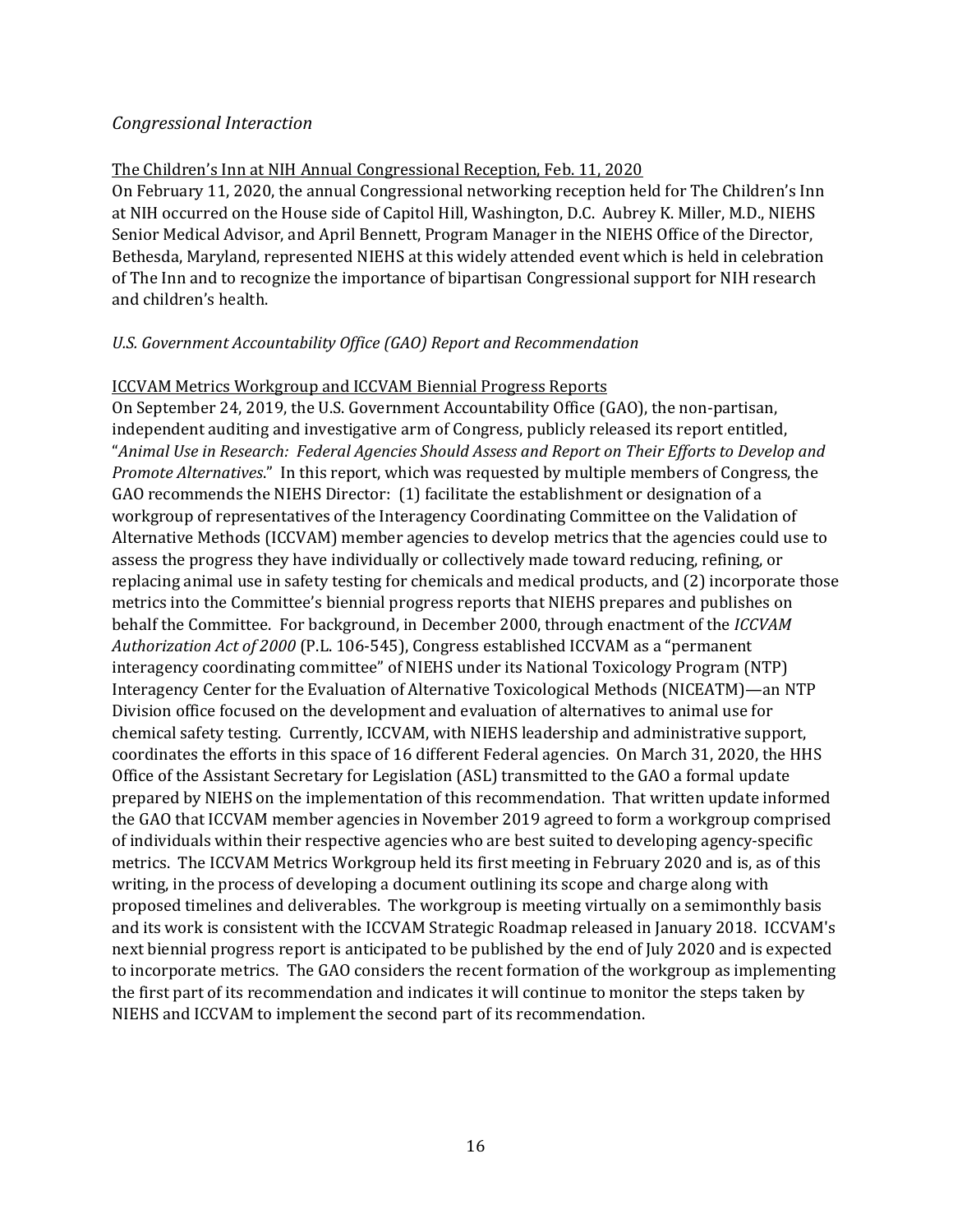## **Spotlight on NIEHS: Environmental Health in Precision Medicine**

A person's health over the course of their lifetime is the result of a combination of their genes and their environment. The Human Genome Project revolutionized our ability to study the genetic contributions to human health and disease. NIH has now launched an equally ambitious and exciting effort to further our understanding of the causes of human diseases: the *All of Us* Program. This initiative aims to enroll a million or more diverse people living in the United States and collect data on their environment, genetics, family history, and lifestyle. These data will inform thousands of studies on a variety of health conditions, from cancer to diabetes to Alzheimer's. As part of the Precision Medicine efforts of *All of Us* and the International Common Disease Alliance (ICDA)*,* NIEHS is working to identify the environmental factors in the equation—a person's so-called "exposome"—which is the sum of their chemical, dietary, psychosocial, and other exposures through air, water, food, and elsewhere (Figure 1). NIEHS is collaborating with geneticists and genome scientists across the nation and around the world to develop and apply the best new technologies to determine how such exposures interact with a person's genes both directly and indirectly, or "epigenetically," by modifying how genes are expressed. This convergence of scientific disciplines offers nearly unlimited potential to expand our capacity to solve the mysteries of human illness, enabling us to predict, prevent, and intervene in disease to promote healthier lives. NIEHS is working to develop infrastructure that will enable the inclusion of the exposome into the All of Us, ICDA, and other human clinical and population studies designed to enable Precision Medicine.

#### **Ecosystems**

Food outlets, alcohol outlets Built environment and urban land uses Population density Walkability Green/blue space

## **Lifestyle**

Physical activity Sleep behavior Diet Drug use Smoking Alcohol use

## **Social**

Household income Inequality Social capital Social networks Cultural norms Cultural capital Psychological and mental stress



## **Physical-Chemical**

Temperature/humidity Electromagnetic fields Ambient light Odor and noise Point, line sources, e.g, factories, ports Outdoor and indoor air pollution Agricultural activities, livestock Pollen/mold/fungus Pesticides Fragrance products Flame retardants (PBDEs) Persistent organic pollutants Plastic and plasticizers Food contaminants Soil contaminants Drinking water contamination Groundwater contamination Surface water contamination Occupational exposures

*Figure 1. The exposome concept. From Roel Vermeulen et al. Science 2020;367:392-396*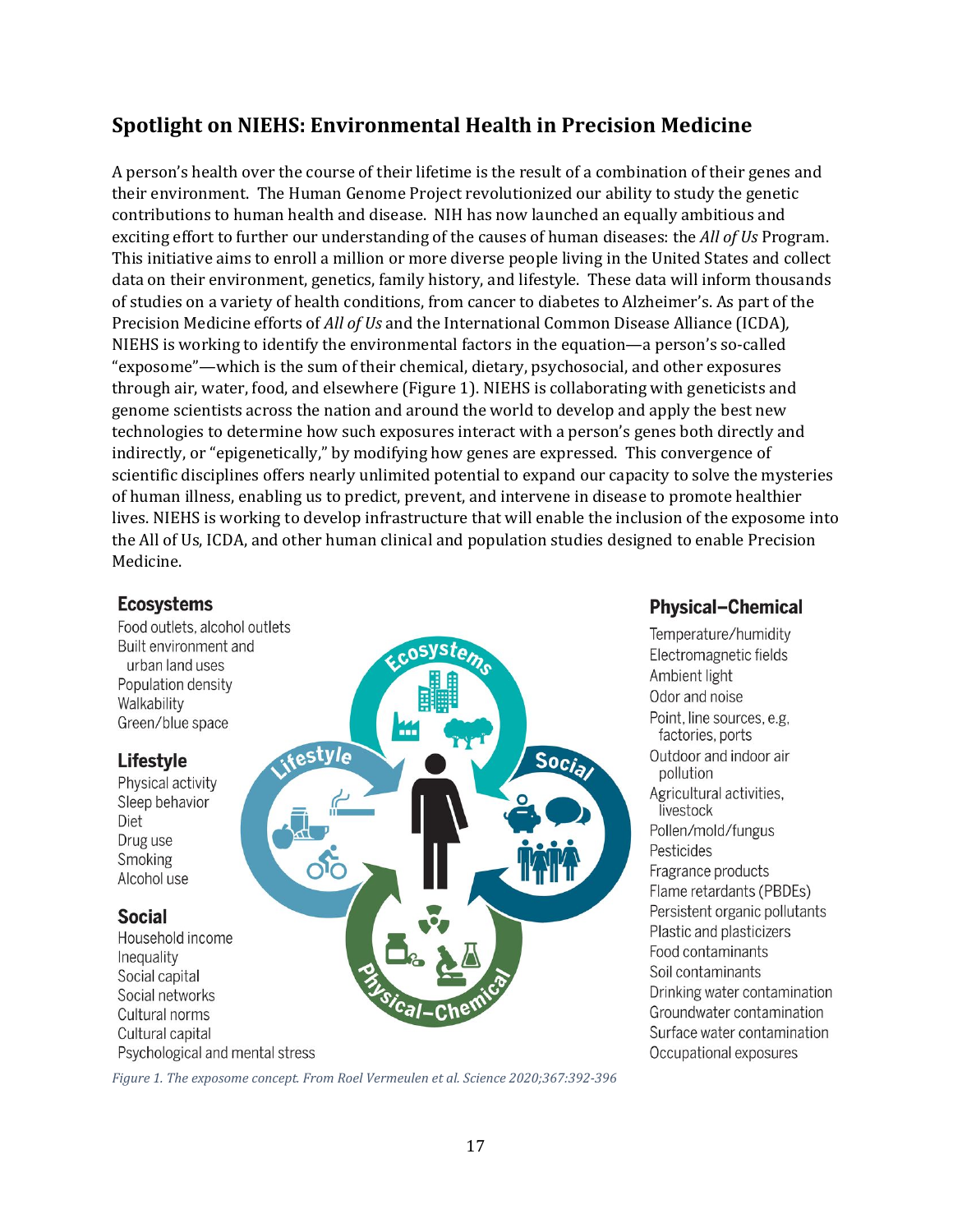The ICDA aims to improve prevention, diagnosis, and treatment of common diseases by accelerating discovery from genetic maps to biological mechanisms to physiology and medicine, to benefit people around the world. NIEHS has been closely involved in the ICDA effort since its inception in September 2019 and has formed an internal working group (WG) to help guide the response and provide relevant environmental expertise as the ICDA drafts its white paper and recommendations.

NIEHS ICDA Working Group includes members from throughout the institute:

- Balbus, John (Senior Advisor for Public Health, OD)
- Balshaw, David (Chief, Exposure, Response, and Technology Branch, DERT)
- Bennett, L. Michelle (Director, Center for Research Strategy, NCI)
- Bowen, Tiffany (Scientific Program Analyst, Office of Policy, Planning, & Evaluation, OD)
- Chandler, Kelly (Health Science Policy Analyst, Office of Policy, Planning, & Evaluation, OD)
- Collman, Gwen (Acting Deputy Director, ODD)
- Cui, Yuxia (Health Scientist Admin., Exposure, Response, and Technology Branch, DERT)
- Fargo, David (Director of Environmental Science Cyberinfrastructure, OD)
- Hall, Janet (Clinical Director, DIR)
- Harrill, Alison (Geneticist, Biomolecular Screening Branch, DNTP)
- Kwok, Richard (Acting Health Science Admin., Population Health Branch, DERT)

#### *Future Directions*

The NIEHS WG has continued to meet monthly in order to coordinate revisions to the ICDA white paper and recommendations and to chart a course forward for continued NIEHS involvement. One of the planned activities include hosting a workshop entitled: "Integrating Multiscale Environmental Exposure Data in Large Population-Based Studies." The goals of this workshop are to:

- Demonstrate the latest development in the generation and integration of multiscale exposure data (across time, space and exposure types) and how that can be applied in large population-based studies for improved exposure assessment;
- Identify challenges and opportunities in multiscale exposure data integration and promote the incorporation of exposome in health studies for better understanding the role of the environment.

NIEHS plans to host this workshop in Spring 2021 and involve experts in environmental sensing technologies, Geographic Information Science (GIS), spatiotemporal modeling, epidemiology, biostatistics, and stakeholders from the genomics community. Expected outcomes of the workshop include: raising awareness of a variety of exposure data streams arising from different resources and technologies; understanding challenges in multiscale exposure data integration and identify strategies to overcome; Identify barriers to utilizing existing exposure datasets in large population studies and strategies to overcome; and to generate a review article on multiscale data integration in population studies.

The NIEHS contribution to the knowledge of gene-environment interactions will enable scientists to go beyond genetics, age, and sex to integrate factors such as stress, nutrition, immune status, and